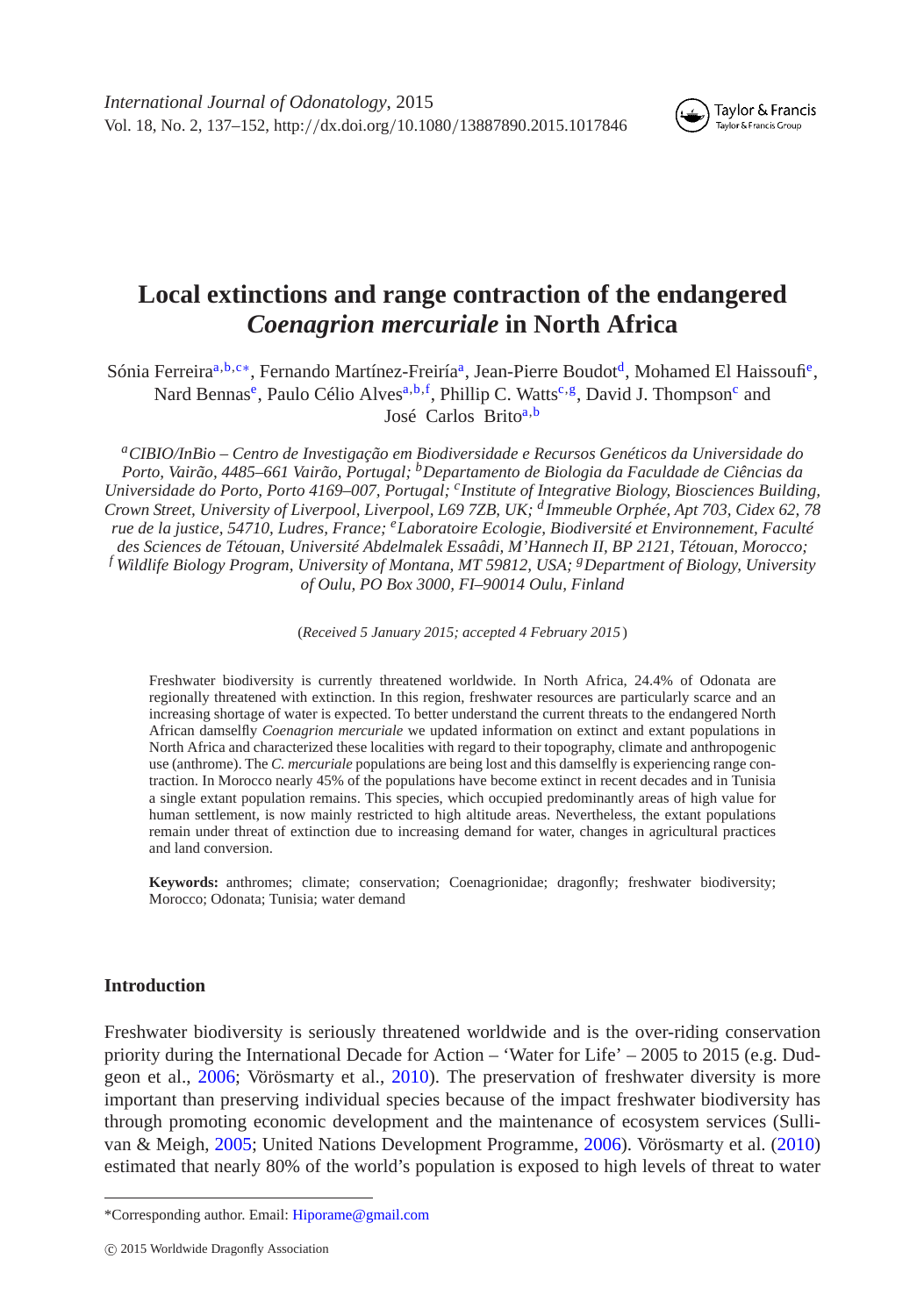

<span id="page-1-0"></span>Figure 1. Temporal dynamics in anthropogenic biomes (1700–2000) in the study area. Acronyms represent anthrome levels: D.S., Dense Settlements; Vil., Villages; Cro., Croplands; Ran., Rangelands; Sem., Seminatural; Wil., Wildlands. Numbers represent anthrome classes (designation in Table [2\)](#page-6-0). Adapted from Ellis et al. [\(2010\)](#page-14-0).

security. Moreover, geographic areas with little or no technological investments are the most vulnerable to water security and biodiversity threat risks. The Middle East and North Africa (MENA) region represents the most water-scarce region in the world, with one half of the population living under conditions of water stress and the per capita water availability expected to halve by 2050 (Droogers et al., [2012\)](#page-13-1). Droogers et al. [\(2012\)](#page-13-1) estimated that 78% of the water shortage was likely to be as a consequence of changes in socioeconomic factors with only 22% attributable to climate change, highlighting the massive impact of human activities on water availability.

Humans have restructured the terrestrial biosphere for a number of uses, such as agriculture, forestry and urbanization (Foley et al., [2005;](#page-14-1) Matson, Parton, Power, & Swift, [1997;](#page-14-2) Vitousek, Mooney, Lubchenco, & Melillo, [1997\)](#page-15-3), leading to changing patterns of land-surface hydrology, biogeochemical cycles, primary productivity and species' composition and abundance. Ellis and colleagues (Ellis, Goldewijk, Siebert, Lightman, & Ramankutty, [2010;](#page-14-0) Ellis & Ramankutty, [2008\)](#page-14-3) characterized terrestrial biomes based on global patterns of sustained, direct human interaction with ecosystems and designated them as anthromes or anthropogenic biomes. The observed changes in anthromes in the last four centuries reveal a rapid conversion of wilderness areas to human settlements, following the increase of the human population. The Mediterranean basin has been inhabited by humans for thousands of years (Blondel, Aronson, Bodiou, & Boeu, [2010\)](#page-13-2), leading to marked impacts on the ecosystems therein. Major changes in human population numbers were observed in the northern Maghreb between 1900 and 2000, with the Moroccan population increasing more than sixfold, the Algerian population increasing more than sevenfold and the Tunisian population increasing more than fivefold (Fargues, [1986;](#page-14-4) Taboutin, Vilquin, & Biraben, [2002\)](#page-15-4). For instance, the northern Maghreb in 1700 was mostly occupied by Wildlands and Seminatural anthromes (Figure [1\)](#page-1-0), but by 2000, those anthrome classes had almost disappeared, giving rise mainly to Rangelands and Croplands, but also to Villages and Dense Settlements (Figure [1\)](#page-1-0). Moreover, these anthropogenic changes were not gradual; their rate increased over time and the gains observed in any of the classes Rangelands, Croplands, Villages and Dense Settlements were due to intensification of land use and increase of human population densities, to the detriment of more natural areas (Ellis et al., [2010\)](#page-14-0). The negative impacts on biodiversity are in need of quantification.

As result of human-mediated changes, North African odonates are currently under a threat of extinction (García, Cuttelod, & Malak, [2010;](#page-14-5) Juffe-Bignoli & Darwall, [2012\)](#page-14-6). Of the 82 North African odonate species assessed by IUCN in 2010, nearly a quarter are threatened with extinction at the regional scale, and a further 10% are Near Threatened (Samraoui et al., [2010\)](#page-14-7). The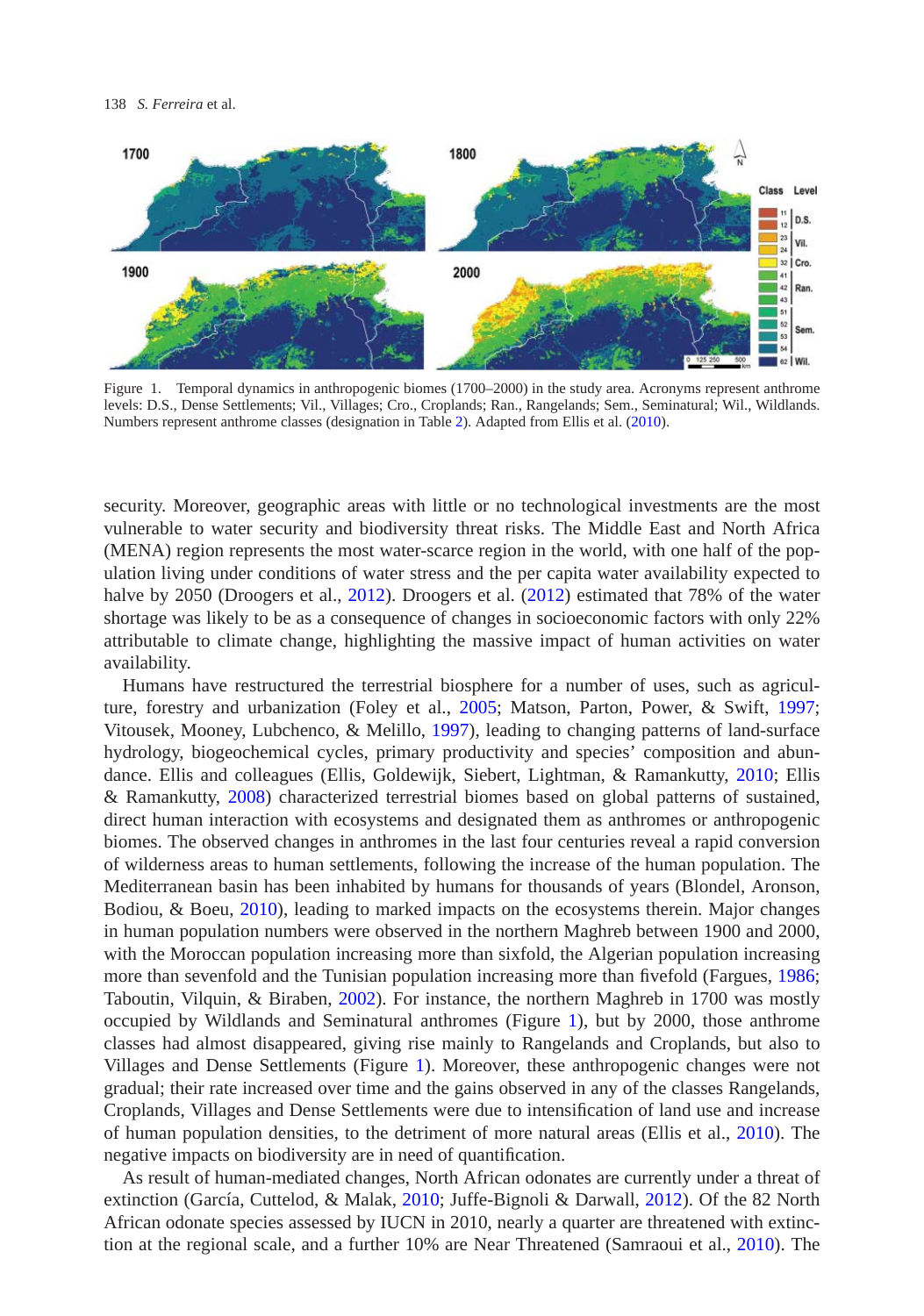major causes behind these species' decline were habitat loss and degradation, largely due to water abstraction and dam construction, together with pollution.

*Coenagrion mercuriale* (Charpentier, 1840) is a Western Palaearctic damselfly, present in Western Europe (Austria, Belgium, France, Germany, Italy, Liechtenstein, Luxembourg, Netherlands, Portugal, Spain, Switzerland and UK) and North Africa (Morocco, Algeria and Tunisia). At the global level the species is considered as Near Threatened and in North Africa this species is classified at regional level as Endangered due to its small area of occupancy, fragmented popu-lation and ongoing population declines (Samraoui et al., [2010\)](#page-14-7). It is present in lotic habitats such as small brooks and springs with abundant water and riparian vegetation (Jacquemin & Boudot, [1999\)](#page-14-8). The distribution of *C. mercuriale* in Morocco, where two-thirds of all known populations are found, is described in Jacquemin & Boudot [\(1999\)](#page-14-8), with additions from El Haissoufi, Bennas, L'Mohdi, & Millán [\(2010\)](#page-13-3) and Boudot & De Knijf [\(2012\)](#page-13-4), yielding a total of 29 localities. This species has been recorded from only six localities in Tunisia (Boudot et al., [2009;](#page-13-5) Dumont, [1977;](#page-13-6) Gadeau de Kerville, [1908;](#page-14-9) van Helsdingen, Willemse, & Speight, [1996;](#page-15-5) and Paul Schrijvershof in litt.), of which only two localities have records of *C. mercuriale* being present after 2000: Dougga (in an archaeological site 5 km SSW Teboursouk) and Oued el Gdim. In Algeria only nine localities inhabited by *C. mercuriale* have been recorded (Khelifa et al., [2011;](#page-14-10) Mahdjoub et al., [2014;](#page-14-11) Martin, [1910;](#page-14-12) Morton, [1905;](#page-14-13) Samraoui & Corbet [2000;](#page-14-14) Samraoui & Menaï [1999;](#page-14-15) Selys-Longchamps [1871;](#page-15-6) van Helsdingen et al., [1996\)](#page-15-5). The IUCN red list assessment of *C. mercuriale* in North Africa lists four populations in Morocco, five in Algeria and three in Tunisia as probably extinct (Samraoui et al., [2010\)](#page-14-7).

In the present work we studied *C. mercuriale* distribution in North Africa and quantified the environmental and anthropogenic variability of potential habitats in northern Morocco to address three main objectives. (1) To update the distribution of *C. mercuriale* in North Africa and address the question of whether local extinctions have occurred and if there is any underlying geographical pattern. (2) To characterize the topoclimatic variability of northern Morocco, and compare it with that of the localities with records for this taxon; we predict a reduction of the area of occupancy of the extant populations in comparison with the area of occupancy of historic (extant and extinct) populations. (3) To characterize the variability in anthromes in northern Morocco; we predict that populations that had become extinct were in anthromes with dense human settlements and intensive land use. Our results provide insights on the current conservation status of *C. mercuriale* and frame it in an environmental and anthropogenic context.

#### **Methods**

#### *Fieldwork*

Three visits to North Africa were made during the middle of the *C. mercuriale* flying season, when the greatest numbers of adults can be observed. There were two visits to Morocco (June 2011, June 2012) totalling 36 days; and one visit of seven days to Tunisia (end of May 2012). Two people visited the localities from which previous records of *C. mercuriale* were available and searched those sites and additional streams, brooks and wetlands in the surrounding areas. Each location was sampled for up to one hour, depending on the complexity of the habitat, accessibility, and dimensions of the water body. Localities were considered to have extant populations when adult specimens of *C. mercuriale* were found (including observations of single specimens) and considered to have extinct populations when the species had been recorded from that locality previously but no specimens were found and unsuitable conditions were observed. The conditions that were considered unsuitable were: dry water course, no permanent water available,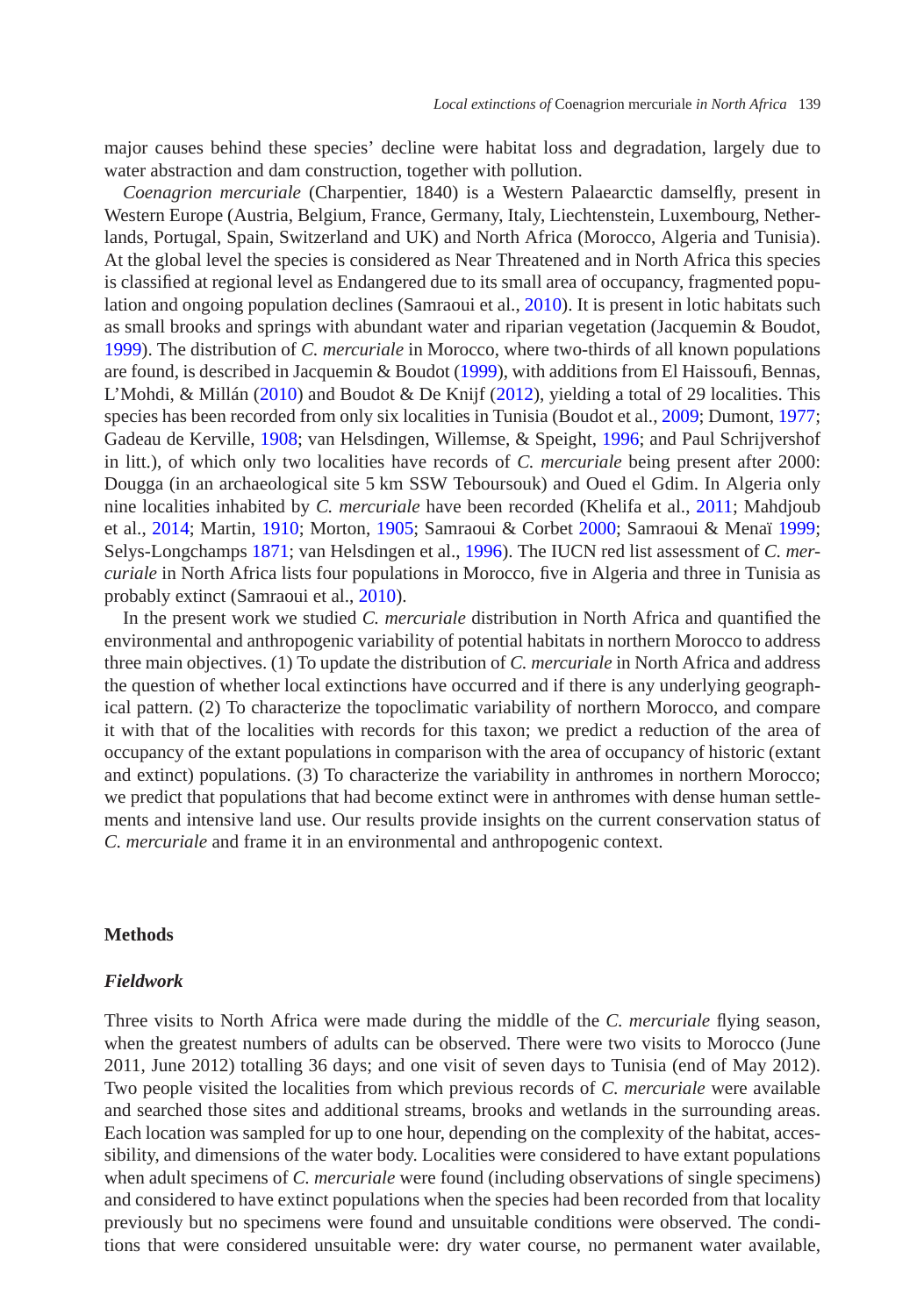<span id="page-3-0"></span>

|                                                                                                       |                         |                         |                         |            |            |             |      |      | Anthrome |      |
|-------------------------------------------------------------------------------------------------------|-------------------------|-------------------------|-------------------------|------------|------------|-------------|------|------|----------|------|
| Locality                                                                                              | Latitude                | Longitude               | Reference               | Population | Alt. $(m)$ | H.P.D. 2000 | 1700 | 1800 | 1900     | 2000 |
| Oued 1 km N Tammast 70<br>km SE Marrakech                                                             | $31^{\circ}3'35.8"N$    | $7^{\circ}$ 41' 0.1" W  | New locality            | Extant     | 2166       | 25          | 54   | 54   | 42       | 41   |
| Ponds and marshes 2.5 km<br>N of the Zad Pass on road<br>Azrou to Midelt                              | 33° 1' 49.6" N          | $5^{\circ}$ 4' 9.0" W   | New locality            | Extant     | 2133       | 40          | 54   | 54   | 41       | 41   |
| Aguelmane Sidi Ali                                                                                    | 33° 4' 32.0" N          | 4° 59' 58.8" W          | Jacquemin & Boudot 1999 | Extant     | 2075       | 42          | 54   | 54   | 42       | 41   |
| Oued Amalouk in the upper<br>catchment of Oued Guigou                                                 | 33° 5' 59.7" N          | $5^{\circ} 5' 36.3'' W$ | Boudot & De Knijf 2012  | Extant     | 2054       | 39          | 54   | 54   | 42       | 41   |
| Oued Guigou 9.5 km S<br>Timhadite                                                                     | 33° 8' 56.4" N          | 5° 3' 30.7" W           | New locality            | Extant     | 1923       | 39          | 54   | 54   | 42       | 41   |
| Aguelmane n'Tifounassine                                                                              | 33° 9' 14.3" N          | 5° 5' 44.7" W           | Jacquemin & Boudot 1999 | Extant     | 1914       | 39          | 54   | 54   | 42       | 41   |
| Oued Guigou 6 km south of<br>Timahdite along the N 13<br>$(P = 21)$                                   | 33° 10' 36.2" N         | 5° 4' 21.7" W           | Jacquemin & Boudot 1999 | Extant     | 1886       | 39          | 54   | 54   | 41       | 41   |
| Oued Guigou south of<br>Timahdite                                                                     | 33° 11' 20.5" N         | $5^{\circ}3'$ 50.0" W   | Boudot & De Knijf 2012  | Extant     | 1880       | 39          | 54   | 54   | 41       | 41   |
| Oued Guigou 4.5 km south of<br>Timahdite along the N 13<br>$(= P 21)$                                 | 33° 11' 33.5" N         | 5° 3' 52.9" W           | Boudot 2008             | Extant     | 1871       | 39          | 54   | 54   | 41       | 41   |
| Oued Aguersit 14 km NNW<br>Boumia                                                                     | 32° 50' 29.9" N         | $5^{\circ}$ 9' 50.7" W  | New locality            | Extant     | 1784       | 42          | 54   | 54   | 42       | 41   |
| Southern branche of Oued<br>Fellat below Aït Badi 15.5<br>km WNW of the Col du<br>Zad; forest area    | 33° 1' 56.5" N          | 5° 14' 12.2" W          | Boudot & De Knijf 2012  | Extant     | 1784       | 39          | 54   | 54   | 42       | 32   |
| Tizi n'Znou;Spring and<br>rivulet on Eastern bank of<br>Oued Ansegmir about 500<br>m below the bridge | 32° 31' 13.7" N         | $5^{\circ}$ 4' 47.2" W  | Boudot & De Knijf 2012  | Extant     | 1704       | 42          | 54   | 54   | 42       | 41   |
| Road to Almis des Mar-<br>mouchas 30 km W Outat<br>Oulad El Hadj                                      | 33° 22' 27.1" N         | 4° 1' 20.2" W           | Boudot & De Knijf 2012  | Extant     | 1698       | 13          | 54   | 54   | 42       | 42   |
| Oued Kiss E side of Tizi<br>n'Rechou between Boumia<br>to Karrouchane                                 | $32^{\circ}$ 46' 6.4" N | $5^{\circ}$ 12' 3.2" W  | Jacquemin & Boudot 1999 | Extant     | 1645       | 42          | 54   | 54   | 42       | 41   |
| Oued Bouhets 14 km N<br><b>Boumia</b>                                                                 | 32° 51' 16.9" N         | $5^{\circ}$ 4' 37.1" W  | New locality            | Extant     | 1622       | 42          | 54   | 54   | 41       | 24   |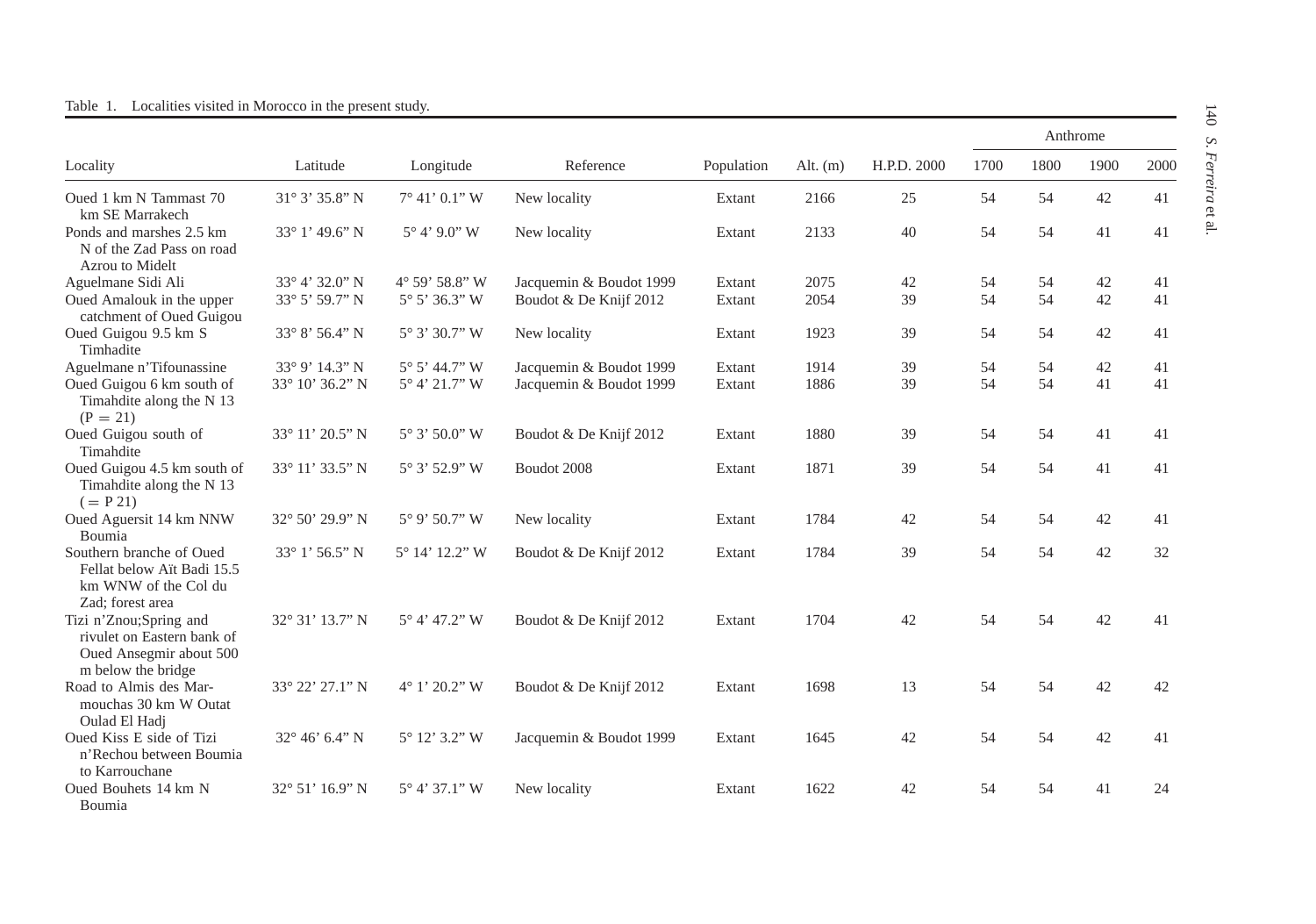| Tributary of Oued Tizguit 2<br>km NNE Ifrane                                                            | 33° 32' 57.8" N            | $5^{\circ} 5' 48.8'' W$ | New locality            | Extant  | 1606 | 41  | 52  | 52 | 32 | 23 |
|---------------------------------------------------------------------------------------------------------|----------------------------|-------------------------|-------------------------|---------|------|-----|-----|----|----|----|
| Valley of Oued Tizguit 1.5<br>km N Ifrane                                                               | 33° 33' 10.4" N            | $5^{\circ}$ 6' 43.1" W  | New locality            | Extant  | 1580 | 41  | 52  | 52 | 32 | 23 |
| Valley of Oued Tizguit 1.5<br>km NW Ifrane                                                              | $33^{\circ} 33' 6.6'' N$   | $5^{\circ}$ 6' 42.6" W  | New locality            | Extant  | 1577 | 41  | 52  | 52 | 32 | 23 |
| Oued Tizguit at Val d'Ifrane                                                                            | 33° 33' 14.3" N            | $5^{\circ}$ 6' 55.4" W  | Jacquemin & Boudot 1999 | Extant  | 1560 | 41  | 52  | 52 | 32 | 23 |
| Dayet Iffer at NE d'Ifrane                                                                              | 33° 36' 28.5" N            | 4° 54' 34.1" W          | Dumont 1972             | Extant  | 1536 | 50  | 54  | 54 | 41 | 41 |
| Oued Boulajoul at bridge on<br>road P 21 SE of Col du Zad                                               | 32° 52' 48.0" N            | 4° 57' 13.0" W          | Jacquemin & Boudot 1999 | Extant  | 1477 | 42  | 54  | 54 | 42 | 41 |
| 12 km east of Khenifra.<br>tributary of oued Chbouka                                                    | 32° 55' 35.0" N            | 5° 33' 31.7" W          | Ferreira et al. 2014    | Extant  | 1151 | 42  | 54  | 54 | 54 | 32 |
| Brook 500 m N Maijo<br>$($ = Laiaden) 8.8 km SE<br>Chefchaouen                                          | 35° 6' 42.2" N             | 5° 11' 20.2" W          | New locality            | Extant  | 790  | 101 | 54  | 54 | 54 | 23 |
| Brook 28 km E Meknes                                                                                    | 33° 53' 29.5" N            | $5^{\circ}$ 14' 33.1" W | New locality            | Extant  | 653  | 88  | .54 | 54 | 54 | 31 |
| Midelt                                                                                                  | 32° 41' 36.9" N            | $4^{\circ}$ 44' 43.6" W | Jacquemin & Boudot 1999 | Extinct | 1437 | 42  | 54  | 54 | 41 | 24 |
| Oued Bou Ijdjii south S 303,<br>between the springs of<br>the Oued Oum Er Rbia et<br>l'Aguelmane Azigza | 33° 1' 32.9" N             | 5° 28' 34.8" W          | Jacquemin & Boudot 1999 | Extinct | 1403 | 42  | 54  | 54 | 54 | 32 |
| Chefchaouen; Jbel Khizana;<br>Bouztate; complex of<br>springs, streams and<br>swamps at 15 Km from Fifi | $35^{\circ}$ 0' $13.2$ " N | $5^{\circ}$ 12' 4.1" W  | El Haissoufi et al 2010 | Extinct | 1304 | 101 | 54  | 54 | 54 | 23 |
| Oued Gheraia (Assif<br>n'Ighighayane)<br>downstream of Asni                                             | $31^{\circ}$ 16' 13.0" N   | $7^{\circ}$ 57' 43.5" W | Lieftinck 1966          | Extinct | 1098 | 78  | 54  | 54 | 42 | 32 |
| Aïn (ayn) Atrouss about 20<br>km SW from Fès on the<br>road to Al Hajeb (Hajab)                         | 33° 57' 54.0" N            | $5^{\circ}$ 10' 6.2" W  | Jacquemin & Boudot 1999 | Extinct | 446  | 88  | 54  | 54 | 32 | 23 |
| Oued Mda along the P 23, 20<br>km W from Ouezzane                                                       | 34° 48' 41.2" N            | $5^{\circ}$ 47' 4.1" W  | Jacquemin & Boudot 1999 | Extinct | 160  | 162 | 54  | 54 | 32 | 32 |
| Aïn (ayn) Deffali: swamp,<br>springs and oueds along<br>the P 28, 12-15 km N of<br>the village          | 34° 41' 38.0" N            | 5° 34' 28.5" W          | Jacquemin & Boudot 1999 | Extinct | 120  | 162 | 54  | 54 | 32 | 32 |

(*Continued*).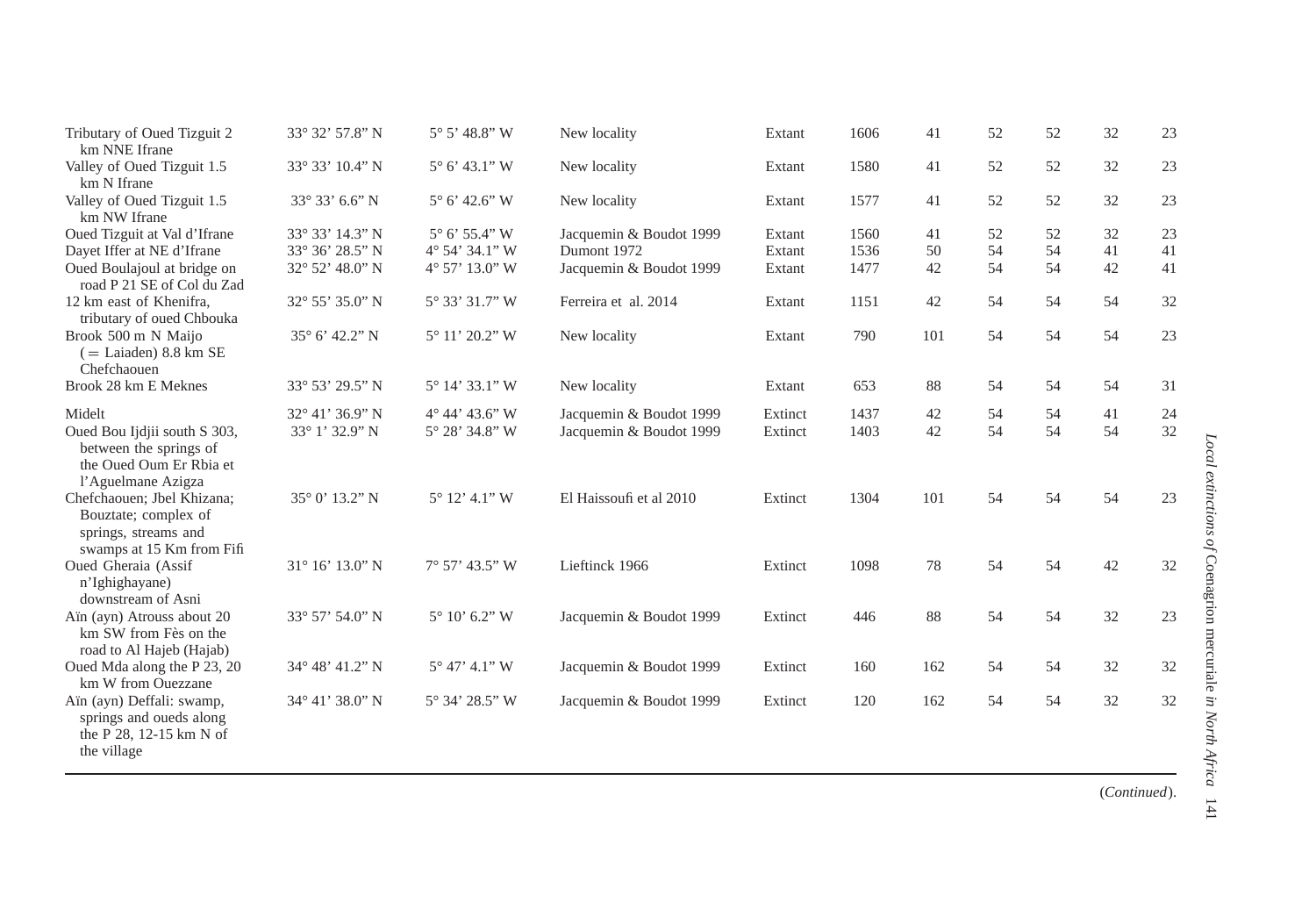#### Table 1. Continued

|                                                                                                |                                                       |                                                    |                                         |                    |            |             |          |          | Anthrome |          |
|------------------------------------------------------------------------------------------------|-------------------------------------------------------|----------------------------------------------------|-----------------------------------------|--------------------|------------|-------------|----------|----------|----------|----------|
| Locality                                                                                       | Latitude                                              | Longitude                                          | Reference                               | Population         | Alt. $(m)$ | H.P.D. 2000 | 1700     | 1800     | 1900     | 2000     |
| Arbawa (oued Khefecha<br>spring and small marsh)                                               | 34° 54' 22.1" N                                       | $5^{\circ}$ 54' 57.2" W                            | Jacquemin 1994; Jacquemin & Boudot 1999 | Extinct            | 90         | 226         | 54       | 54       | 32       | 32       |
| Oued Moulouya at "Pont<br>International", at P 27 near<br>Machra Safsaf (Çafçaf)               | $34^{\circ}$ 54' 54.2" N                              | $2^{\circ}$ 37' 30.1" W                            | Jacquemin & Boudot 1999                 | Extinct            | 43         | 118         | 52       | 52       | 51       | 31       |
| <b>Oued Akrach S from Rabat</b><br>down from the road<br>towards Aïn el Aouda (Ayn<br>al Awda) | $33^{\circ} 54' 20.7'' N$                             | $6^{\circ}$ 48' 47.3" W                            | Jacquemin & Boudot 1999                 | Extinct            | 39         | 1966        | 51       | 51       | 51       | 32       |
| Tributary of the oued<br>Loukkos between Ksar El<br>Kebir and Larache 16 km<br>NW Larache      | $35^{\circ}3'30.4"$ N                                 | $6^{\circ}$ 4' 3.4" W                              | Ocharan 1992                            | Extinct            | 19         | 179         | 54       | 32       | 32       | 32       |
| Tétouan<br>Estuary of the Oued Loukkos<br>(Lekkous) near Larache (al<br>Arach)                 | $35^{\circ} 32' 52.9'' N$<br>$35^{\circ}$ 12' 20.2" N | $5^{\circ} 25' 49.0''$ W<br>$6^{\circ} 8' 9.5'' W$ | Navas 1934<br>Jacquemin & Boudot 1999   | Extinct<br>Extinct | 14         | 214<br>179  | 54<br>54 | 54<br>32 | 54<br>11 | 23<br>11 |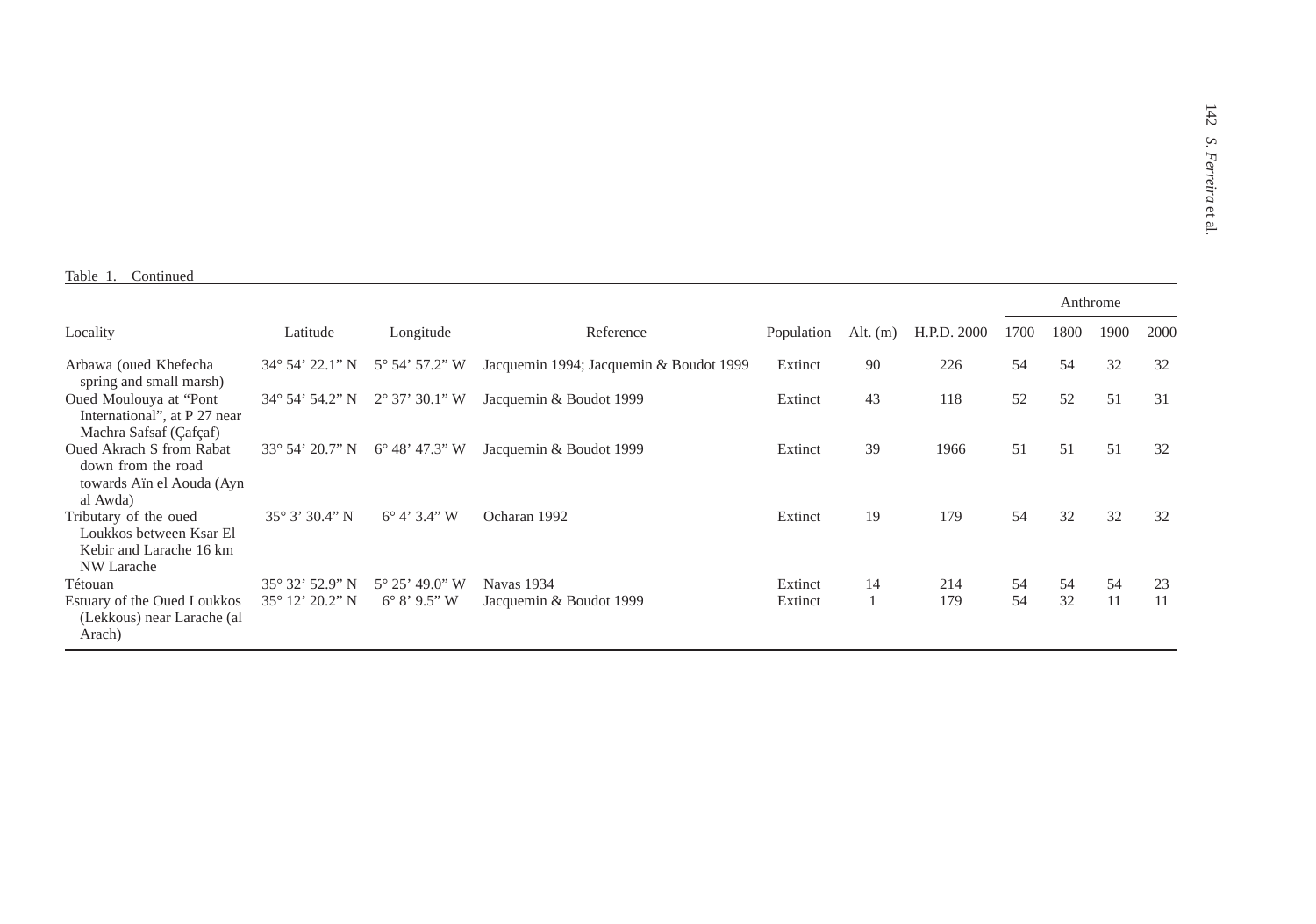| Code        | Description                                     | Units                | Range (min-max) |
|-------------|-------------------------------------------------|----------------------|-----------------|
| ATT         | Altitude                                        | m                    | $-64 - 4016$    |
| SLOP.       | Slope                                           | $\%$                 | $0 - 67.8$      |
| <b>ATEM</b> | Annual average temperature                      | $\rm ^{\circ}C$      | $8 - 242$       |
| <b>MTEM</b> | Minimum temperature of coldest month            | $\mathrm{C}$         | $-150-13.2$     |
| <b>PWET</b> | Precipitation of wettest month                  | mm                   | $8 - 205$       |
| TWAR        | Maximum temperature of warmest month            | $\mathrm{C}$         | $220 - 461$     |
| <b>APRE</b> | Annual average total precipitation              | mm                   | $33 - 1182$     |
| <b>PDRI</b> | Precipitation of driest month                   | mm                   | $0 - 29$        |
| <b>TSEA</b> | Temperature seasonality                         | <b>Dimensionless</b> | 1635-8240       |
| <b>PSEA</b> | Precipitation seasonality                       | Dimensionless        | $19 - 110$      |
| TAR         | Temperature annual range                        | $\rm ^{\circ}C$      | 109-420         |
| 11          | Urban (distance to)                             | $\circ$              | $0 - 6.03$      |
| 12          | Mixed Settlements (distance to)                 | $\circ$              | $0 - 3.55$      |
| 23          | Rainfed Villages (distance to)                  | $\circ$              | $0 - 4.45$      |
| 24          | Pastoral Villages (distance to)                 | $\circ$              | $0 - 3.96$      |
| 32          | Residential Rainfed Croplands (distance to)     | $\circ$              | $0 - 3.82$      |
| 41          | Residential Rangelands (distance to)            | $\circ$              | $0 - 2.21$      |
| 42          | Populated Rangelands (distance to)              | $\circ$              | $0 - 1.50$      |
| 43          | Remote Rangelands (distance to)                 | $\circ$              | $0 - 3.10$      |
| 51          | Residential Woodlands (distance to)             | $\circ$              | $0 - 5.01$      |
| 52          | Populated Woodlands (distance to)               | $\circ$              | $0 - 4.56$      |
| 53          | Remote Woodlands (distance to)                  | $\circ$              | $0 - 6.79$      |
| 54          | Inhabited Treeless & Barren Lands (distance to) | $\circ$              | $0 - 0.82$      |
| 62          | Wild Treeless & Barren Lands (distance to)      | $\circ$              | $0 - 3.98$      |

<span id="page-6-0"></span>Table 2. Topoclimatic and anthrome factors (1900 anthromes grid) used for the characterization of the environmental and anthrome variability of northern Morocco.

eutrophic standing waters, polluted waters, concrete irrigation channels (without any sediment or vegetation). Locality coordinates were georeferenced with a GPS (Table [1,](#page-3-0) Figure [2\)](#page-7-0).

All localities  $(n = 6)$  with recorded populations in Tunisia were visited (Figure [2\)](#page-7-0). In Morocco we visited nearly 90% of the localities (*n* = 26, Table [1\)](#page-3-0) with previous records of *C. mercuriale* but, due to time constrains, we were not able to visit the localities Jbel Outka and Oued Sidi Raba (Jacquemin & Boudot, [1999\)](#page-14-8) (Figure [2\)](#page-7-0).

#### *Environmental factors*

Two sets of environmental factors or ecogeographical variables (EGV) were selected to characterize environmental variability (Table [2\)](#page-6-0). These sets included one topographical grid (USGS, [2006\)](#page-15-7) that was used to derive the variable Slope, with the "Slope" function of ArcGIS v.10.1 (ESRI, [2012\)](#page-14-16), and nine climate grids (Hijmans, Cameron, Parra, Jones, & Jarvis, [2005\)](#page-14-17). All EGVs had an original square pixel size of 30 arc-sec (about  $1 \times 1$  km). Altitude values of extant and extinct localities were extracted by intersecting localities with the altitude grid using the "Extract Multi Values to Points" tool of ArcGIS v.10.1 (ESRI, [2012\)](#page-14-16).

# *Anthropogenic factors*

To characterize anthrome variability, we used the anthromes grid corresponding to the year 1900 – square pixel size of 5 arc-min (about  $10 \times 10$  km) (Ellis et al., [2010\)](#page-14-0). To convert the categorical anthromes variable into continuous variables, one binary grid was created for each anthrome present in the study area. The Euclidean distance of each grid cell to the closest anthrome was calculated for each individual anthrome (13 anthrome types; Table [2\)](#page-6-0) using the "Euclidian Distance" tool of ArcGIS v.10.1 (ESRI, [2012\)](#page-14-16). Additionally, we used two anthromes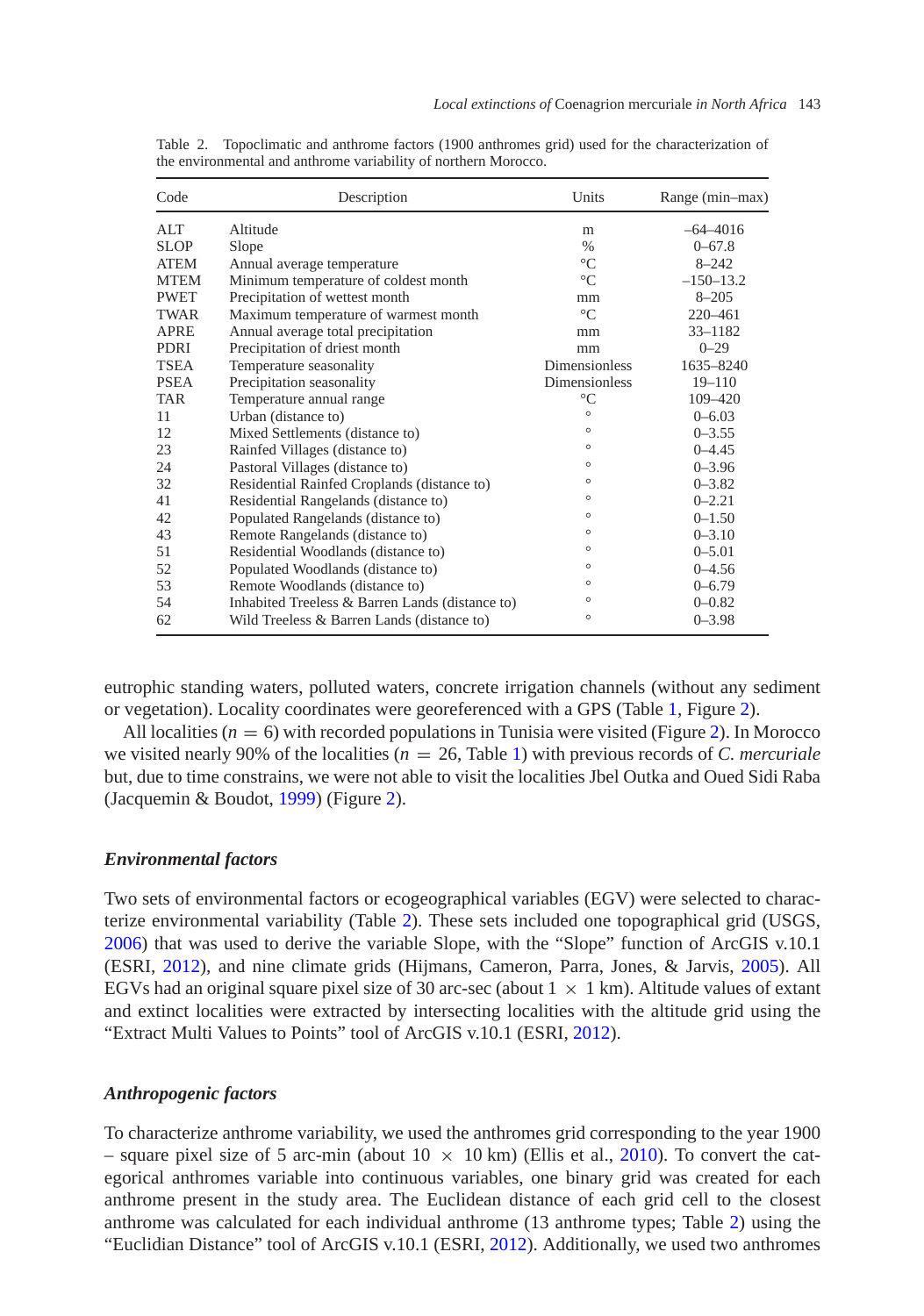

<span id="page-7-0"></span>Figure 2. Distribution of *Coenagrion mercuriale* in the study area, including population status (extant, extinct or unknown), sampled localities without *C. mercuriale* records or observations, and the known extent of occurrence in North Africa according to IUCN (Odonata Database Africa, [2006\)](#page-14-18). The Algerian population was classified as extant based on the work of Khelifa et al. [\(2011\)](#page-14-10) and Mahdjoub et al. [\(2014\)](#page-14-11).

grids (1900 and 2000) (Ellis et al., [2010\)](#page-14-0) to quantify the availability of anthromes by century in northern Morocco (latitude above 27° 39.0 N) and identify which anthromes *C. mercuriale* populations occupy. Anthrome classes of extant and extinct localities in 1900 and 2000 were extracted by intersecting localities with the corresponding anthromes grid using the "Extract Multi Values to Points" tool of ArcGIS 10.1 (ESRI, [2012\)](#page-14-16). Additionally, human population density values in 2000 were extracted for extant and extinct localities by intersecting localities with the correspondent Population Density Grid, v.3 (CIESIN & CIAT, [2005\)](#page-13-7).

Two spatial principal components analysis were performed with the principal components analysis extension of ArcGIS v.10.1 (ESRI, [2012\)](#page-14-16), to depict the topoclimatic (hereafter PCAtc) and anthrome (hereafter PCAa) variability of the study area. The PCAtc included 11 variables: ALT, SLOP, ATEM, MTEM, PWET, TWAR, APRE, PDRI, TSEA, PSEA and TAR (Table [2\)](#page-6-0). The PCAa included 13 variables: 11, 12, 23, 24, 32, 41, 42, 43, 51, 52, 53, 54 and 62 (Table [2\)](#page-6-0). For representation purposes, the values of the two first two principal components (PC1 and PC2) of each analysis were extracted to each  $10 \times 10$  km square of northern Morocco by intersecting the centroid of each square with the PC1 and PC2, and plotted in the corresponding graph characterizing the variability of the study area. PC1 and PC2 values of extant and extinct localities were extracted by intersecting localities with the PC1 and PC2 grids respectively using the "Extract Multi Values to Points" tool of ArcGIS v.10.1 (ESRI, [2012\)](#page-14-16).

# **Results**

We recorded local extinctions and verified a range contraction of the endangered *Coenagrion mercuriale* in North Africa. In Tunisia, only one population of *C. mercuriale*, from the six previously recorded localities, was classified as extant (Oued el Gdim, Figure [2\)](#page-7-0). Despite the 2009 records of *C. mercuriale* in Dougga, no specimens of any dragonfly species were found, in spite of good weather conditions and apparent habitat suitability for *C. mercuriale* and other odonates. The stream in Dougga was dry in parts of the water course and water flow might have been diverted for an extended period of time during construction works, moreover there was water extraction for domestic use. Water extraction for human consumption or irrigation was observed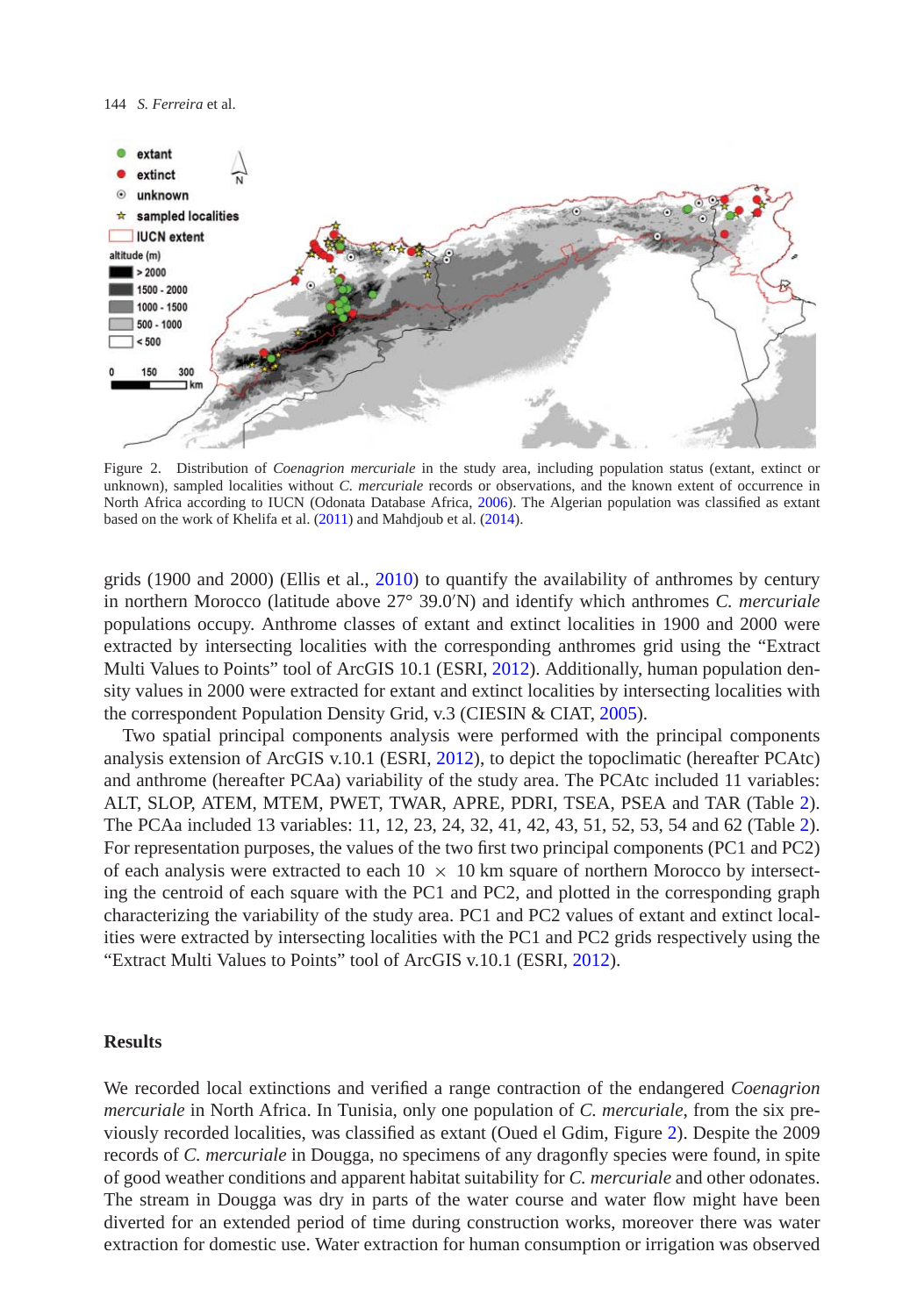|                                       |              | Coenagrion mercuriale | Availability in |              |              |  |
|---------------------------------------|--------------|-----------------------|-----------------|--------------|--------------|--|
|                                       | 1900         |                       | 2000            | Morocco      |              |  |
| Anthrome class                        | Known $(\%)$ | Extant $(\% )$        | Extinct $(\% )$ | 1900 $(\% )$ | 2000(%)      |  |
| 11: Urban                             | 1(2.70)      |                       | 1(7.69)         | 7(0.13)      | 26(0.47)     |  |
| 23: Rainfed Villages                  |              | 5(20.83)              | 3(23.08)        | 64 (1.16)    | 400 (7.23)   |  |
| 24: Pastoral Villages                 |              | 1(4.16)               | 1(7.69)         | 9(0.16)      | 162(2.93)    |  |
| 31: Residential Irrigated Croplands   |              | 1(4.16)               | 1(7.69)         |              | 90(1.63)     |  |
| 32: Residential Rainfed Croplands     | 9(24.32)     | 2(8.33)               | 7(53.85)        | 722 (13.04)  | 895 (16.17)  |  |
| 41: Residential Rangelands            | 7(18.92)     | 14 (58.33)            |                 | 530 (9.57)   | 942 (17.02)  |  |
| 42: Populated Rangelands              | 12(32.43)    | 1(4.16)               |                 | 1439 (25.99) | 1318 (23.81) |  |
| 51: Residential Woodlands             | 2(5.41)      |                       |                 | 93 (1.68)    |              |  |
| 54: Inhabited Treeless & Barren Lands | 6(16.21)     |                       |                 | 1438 (25.98) | 770 (13.91)  |  |
| Other anthromes                       |              |                       |                 | 1234 (22.29) | 933 (16.85)  |  |
| Total                                 | 37 (100.00)  | 24 (100.00)           | 13 (100.00)     |              | 5536 (100)   |  |

<span id="page-8-0"></span>Table 3. Number and percentage of *Coenagrion mercuriale* localities by anthrome class and anthrome classes availability (number of 10 km squares and percentage) in northern Morocco.

in Tunisia at nearly all water bodies seen during sampling. In Morocco, we found 24 extant localities of which 11 represent new records for *C. mercuriale*. One of the new populations found (Oued 1 km N Tammast 70 km SE Marrakech) is now the southernmost population known (latitude 31° 3.6 N, Table [1,](#page-3-0) Figure [2\)](#page-7-0). It is the furthest new locality from previous records (35 km straight line). All other localities are within the vicinity of previous records (*<* 15 km straight line). Thirteen previously known populations were considered extinct (Table [1,](#page-3-0) Figure [2\)](#page-7-0). Currently this taxon is found mainly (*>* 95% of localities) at altitudes above 1500 m asl (Figures [2,](#page-7-0) [3\)](#page-9-0) mostly in the Middle Atlas mountain range, while lowland (*<* 500 m asl) populations were extirpated.

The quantification of the availability of anthromes by century in northern Morocco revealed a reduction in wilderness areas and an increase in human populated areas (Figure [1,](#page-1-0) Table [3\)](#page-8-0). In 1900, 35% of northern Morocco anthromes were Wildlands and Seminatural Lands, 50% were Rangelands and 13% Croplands, with Villages and Dense Settlements occupying less than 2% of the land (Ellis et al., [2010\)](#page-14-0). By 2000, Villages and Dense Settlements represented more than 14% and Croplands 20% of anthromes. Wildlands and Seminatural Lands percentage was reduced to half in a century, while Rangelands registered a small decrease, as conversion of Rangelands to more human-dominated anthromes was balanced by the loss of wilder areas.

The conversion of lands from wilder areas to more human populated areas took place at the localities where *C. mercuriale* has been recorded. In 1900, 22% of the localities with records of *C. mercuriale* were located in Seminatural Lands, 51% in Rangelands and 24% in Croplands. In 2000, no populations of *C. mercuriale* were known to occur in Seminatural Lands. Extant populations occurred mainly in Rangelands (62%), and then in Croplands (12%) and in Villages (25%). Extinct populations of *C. mercuriale* used to occur in areas occupied by Croplands (62%), Villages (30%) and Urban areas (8%) in 2000, and generally were in areas with higher human densities than the localities with contemporary extant populations (Table [3,](#page-8-0) Figure [3A](#page-9-0), [3B](#page-9-0)).

We recorded extinction of populations of *C. mercuriale* in areas where land conversion took place and also in areas in which there was no change in the anthrome class during the last century. All previously recorded populations of *C. mercuriale* at low altitudes (*<* 500 m asl) that we visited in Morocco were extinct (Figure [3\)](#page-9-0); it is notable that, of these localities, only a few had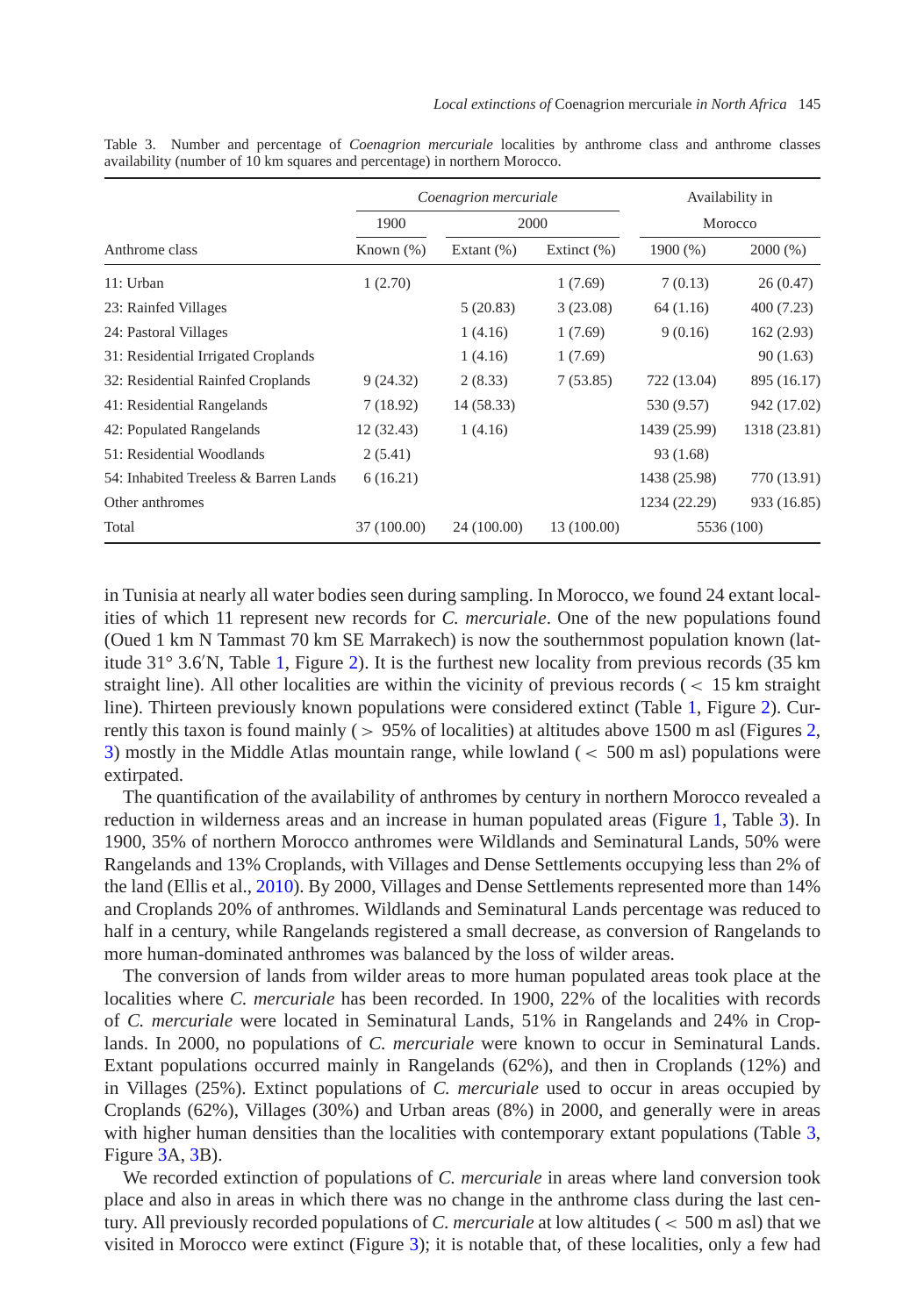

<span id="page-9-0"></span>Figure 3. Localities with extant and extinct *Coenagrion mercuriale* populations in northern Morocco according to variation in (A) anthrome classes and altitude, and (B) human population density and altitude (anthromes class designation in Table [2\)](#page-6-0). Grey dots (1900) represent 1900 anthrome classes of all localities with population records. Detailed information on anthrome class changes from 1900 to 2000 is presented in Table [1.](#page-3-0)

changed from Seminatural Lands to Cropland or Villages, while the majority were already used as Croplands by 1900, being under continued human pressure for a long time (Figure [3A](#page-9-0)). In higher altitudes (i.e. 500–1500 m asl), we observed more marked changes in anthromes in localities with records of *C. mercuriale*, with all  $(n = 5)$  Seminatural Lands transformed to Croplands or Villages that was associated with the loss of 50% of the known populations. Above 1500 m asl some changes in anthromes were observed also; within Rangelands there was an increase of human density with most Populated Rangelands localities being converted in Residential Rangelands. In some cases, Rangelands were converted to Croplands and some Croplands were converted to Villages, in which populations of *C. mercuriale* become more prone to extinction due to increased water demand (Figure [3A](#page-9-0)).

A subset of the available topoclimatic and anthrome conditions of the study area is currently occupied by extant populations, and this subset is smaller than the one that known populations of *C. mercuriale* (extinct  $+$  extant) occupied prior to our survey (Figure [4\)](#page-10-0). The two first axes of the topoclimatic and anthrome PCAs explained 79.1% and 63.9% of the topoclimatic and anthrome variability, respectively (Table [4\)](#page-11-0) and were used to summarize topoclimatic and anthrome variability of Northern Morocco (Figure [4A](#page-10-0), B). *Coenagrion mercuriale* seems to be absent in areas of high temperatures (either maximum temperature of warmest month *>* 36°C or annual average temperature  $> 20^{\circ}$ C) and it is present in localities exhibiting high precipitation (either annual average total precipitation *>* 270 mm or total precipitation of wettest month *>* 35 mm) in the study area (Figure [4A](#page-10-0), Table [4\)](#page-11-0). The current situation is that most of the populations are extinct in areas with variable precipitation, while most of the populations in localities with variable year temperature (the variables temperature seasonality and temperature annual range) persist (Figure [4A](#page-10-0)). In 1900, *C. mercuriale* was mostly present in open areas with high primary productivity anthromes (Figure [4B](#page-10-0)) and absent in Wild Treeless & Barren Lands.

#### **Discussion**

*Coenagrion mercuriale* is currently facing major range contraction in North Africa, with our detailed surveys indicating that nearly half of the known populations have become extinct over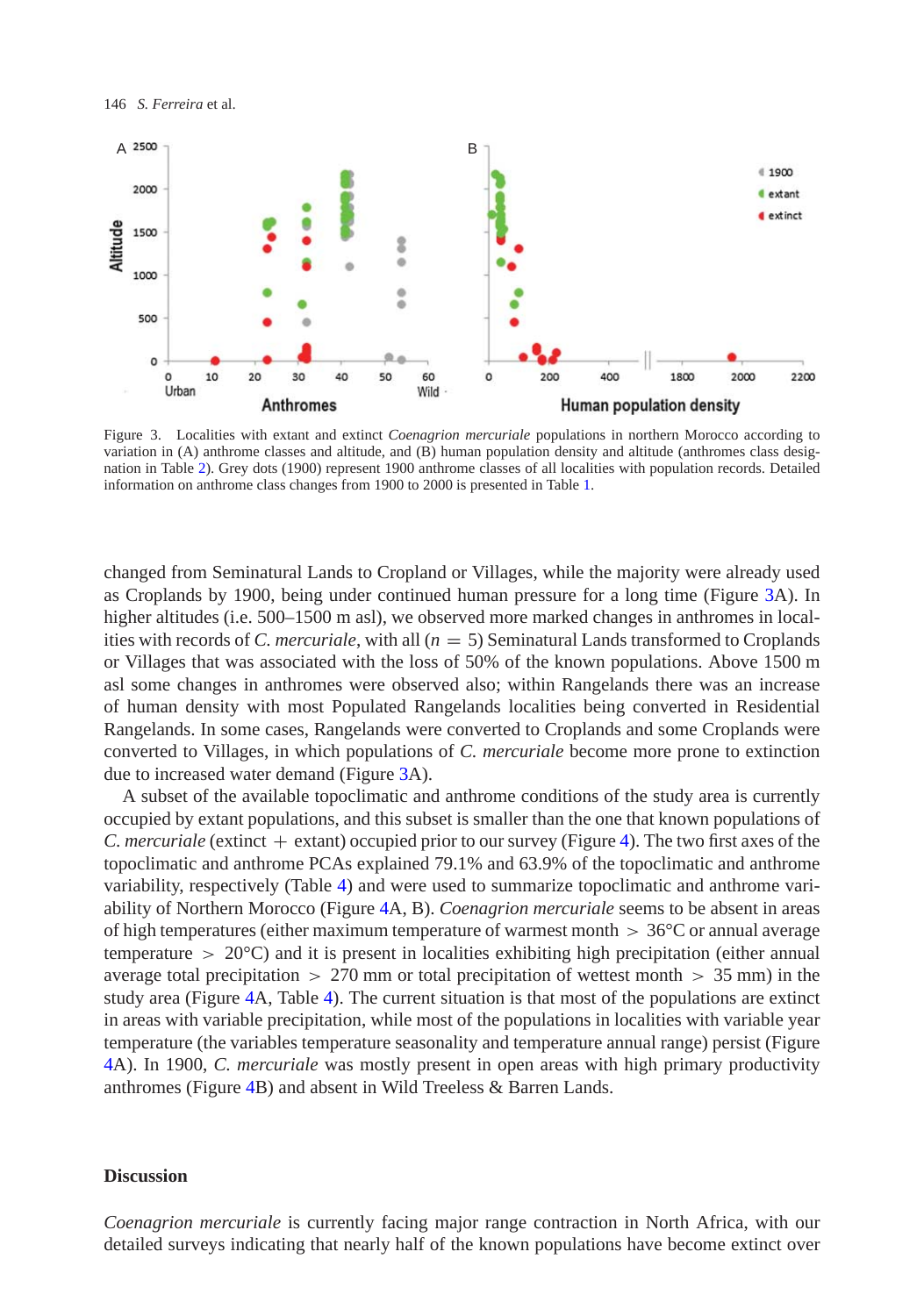

<span id="page-10-0"></span>Figure 4. Localities with extant and extinct *Coenagrion mercuriale* populations according to variability in topoclimatic variables (A) and anthrome classes in 1900 (B), in northern Morocco. Topoclimatic and anthrome variability measured by principal component analysis (PCA). Localities are displayed over the first two axes of the PCA and percentage of explanation of each axis is given. Interpretations of the factors expressed in each axis are provided (see Table [2](#page-6-0) for codes of anthrome classes).

the past few decades. This species is currently known to exist as a single population in Tunisia, and in Morocco a reduction of 45% from previously known populations was observed. The contemporary status of the Algerian populations remains unknown, with exception of one extant population in the Seybouse River (Khelifa et al., [2011;](#page-14-10) Mahdjoub et al., [2014\)](#page-14-11).

In northern Morocco, no extant population of *C. mercuriale* was found at low altitudes, most probably due to habitat degradation as result of human pressure in that region. Recent extinctions of lowland populations have been suggested in other organisms with similar distributional ranges, e.g. Lataste's viper, *Vipera latastei* (Brito et al., [2011\)](#page-13-8). Population extinctions took place in both unchanged and converted land during the last century. Extinctions of populations located in low altitude Croplands might be result of long term effects of variations in water regimes and degradation of water quality. On the other hand, the fact that some populations that were in Seminatural Lands in 1900 are presently located in Croplands might indicate that the land conversion was recent and shows some degree of resilience in *C. mercuriale.* These extant populations of *C. mercuriale* might represent opportunities for conservation if swift action was to be taken. However, conservation in Croplands is unlikely to be implemented, let alone be successful, given the high demand for water for agricultural use that results in frequent stream diversions and, intermittent flows, as this species requires permanent slow-flowing water. Nevertheless local solutions should be investigated urgently, aiming for the conservation of those freshwater communities within the Cropland anthromes. An example of one such community lies in the tributary of Oued Chbouka, near Khenifra, as this place not only hosts a thriving population of *C. mercuriale* but is also the only known location of *Onychogomphus boudoti*, a recently described critically endangered odonate (Ferreira et al., [2014\)](#page-14-19).

Although high altitude populations of *C. mercuriale* were apparently less affected by local extinction, in comparison to low altitude populations, evidences of several conservation threats were also observed at higher altitudes. Most of the Rif and portions of the Middle Atlas were Seminatural Lands in 1900 and have been converted to Croplands or Villages, leading to the extinction of at least four populations. The need to feed a rapidly growing human population has been leading to the conversion of wilder areas into Croplands. In addition to fruit and vegetable cultivation, the production of cannabis, once traditional and restricted to certain areas of the Rif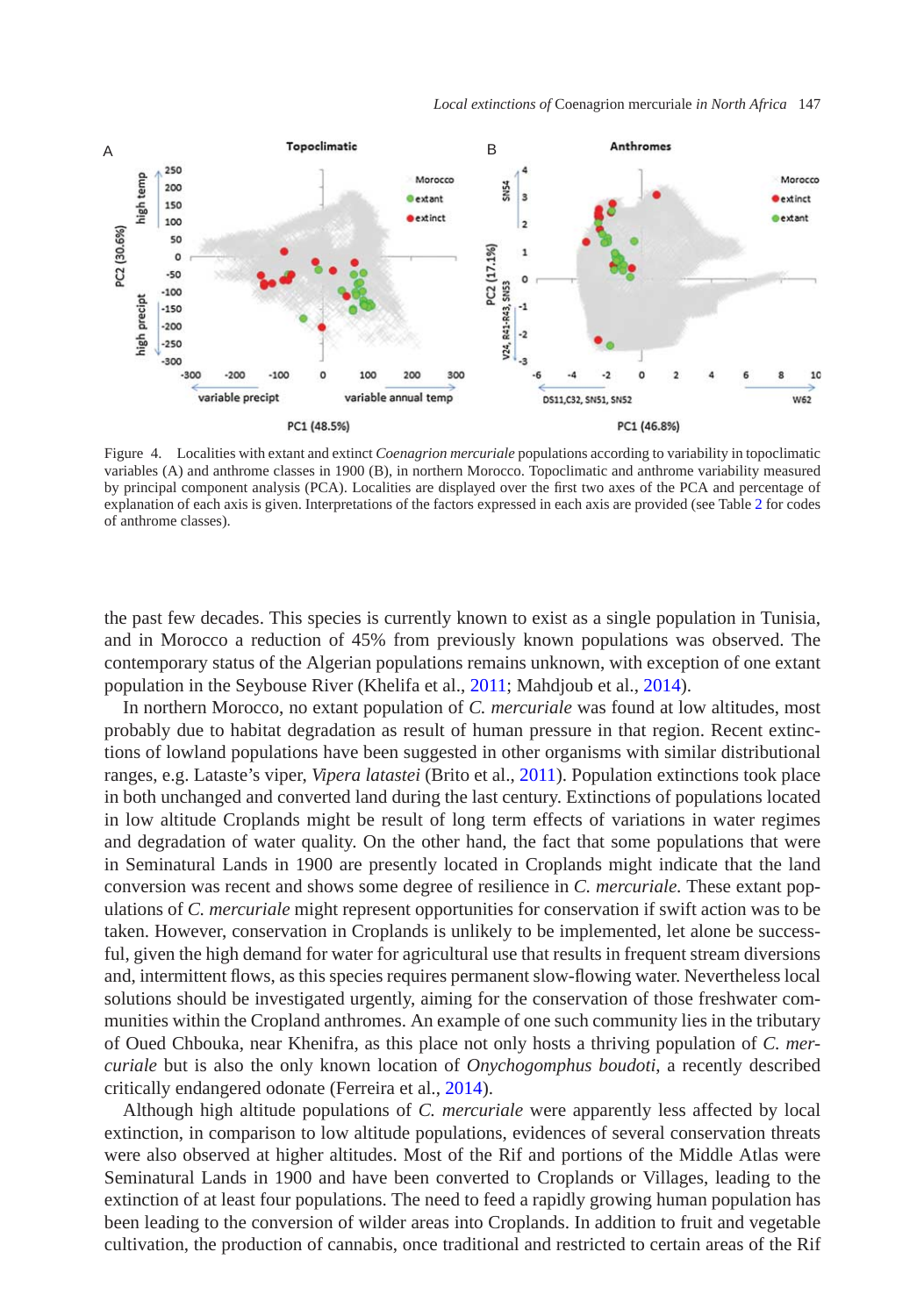| Topoclimatic data                     | PC1      | PC2             | PC <sub>3</sub> |
|---------------------------------------|----------|-----------------|-----------------|
| % Eigen values                        | 48.541   | 30.608          | 13.148          |
| Altitude                              | 0.325    | $-0.217$        | $-0.246$        |
| Slope                                 | 0.060    | $-0.148$        | $-0.023$        |
| Annual average total precipitation    | 0.015    | $-0.512$        | 0.481           |
| Precipitation of driest month         | 0.170    | $-0.173$        | $-0.179$        |
| Precipitation seasonality             | $-0.338$ | 0.156           | 0.299           |
| Precipitation of wettest month        | $-0.061$ | $-0.427$        | 0.538           |
| Annual average temperature            | $-0.141$ | 0.392           | 0.224           |
| Temperature annual range              | 0.515    | 0.145           | 0.205           |
| Maximum temperature of warmest month  | 0.276    | 0.438           | 0.400           |
| Minimum temperature of coldest month  | $-0.331$ | 0.214           | 0.115           |
| Temperature seasonality               | 0.522    | 0.141           | 0.177           |
| Anthrome data                         | PC1      | PC <sub>2</sub> | PC <sub>3</sub> |
| % Eigen values                        | 46.819   | 17.053          | 11.803          |
| 11: Urban                             | 0.382    | $-0.102$        | $-0.019$        |
| 12: Mixed Settlements                 | 0.116    | $-0.151$        | 0.537           |
| 23: Rainfed Villages                  | 0.005    | 0.002           | 0.001           |
| 24: Pastoral Villages                 | 0.048    | 0.326           | 0.416           |
| 32: Residential Rainfed Croplands     | 0.357    | 0.144           | 0.116           |
| 41: Residential Rangelands            | 0.180    | 0.297           | 0.301           |
| 42: Populated Rangelands              | 0.036    | 0.318           | 0.190           |
| 43: Remote Rangelands                 | $-0.267$ | 0.514           | $-0.072$        |
| 51: Residential Woodlands             | 0.369    | $-0.080$        | 0.193           |
| 52: Populated Woodlands               | 0.378    | 0.089           | $-0.014$        |
| 53: Remote Woodlands                  | 0.239    | 0.481           | $-0.517$        |
| 54: Inhabited Treeless & Barren Lands | $-0.091$ | $-0.333$        | $-0.089$        |
| 62: Wild Treeless & Barren Lands      | $-0.512$ | 0.171           | 0.286           |

<span id="page-11-0"></span>Table 4. Loading scores on the first three axes (PC) of two principal components analyses, one for topoclimatic data (above) and one for anthrome data (below).

(Ketama, Bab Berret), has expanded, and large areas in the north of Morocco are now being used for its production (Chouvya & Afsahib, [2014;](#page-13-9) Labrousse & Romero, [2001\)](#page-14-20). Fertile land is being allocated to cannabis cultivation and it is progressing towards the rich agricultural areas, at the expense of food products. In parallel, the production of *Kif*, the local cannabis variety adapted to the dryness of the Rif region, is being replaced by water-intensive monoculture of hybrids (Chouvya & Afsahib,  $2014$ ). These changes alter the water regimes of the local streams, intensifying the water scarcity problem of the region. Further research on the status of populations in the Rif is urgently needed as during our fieldwork only a single specimen of *C. mercuriale* could be found in the Rif in a stream running between cannabis fields. In the Middle Atlas the populations of *C. mercuriale* are numerous and conflicts between human activities and its conservation are less evident. This is mostly because many locations remain in areas of Rangelands, where human pressure and water demand remain limited.

In both time frames (1900 and 2000), *C. mercuriale* principally occupied areas of high value for human settlement: Residential Rangelands and Croplands, which are preferred also for human settlement and agriculture (Ellis & Ramankutty, [2008\)](#page-14-3). *Coenagrion mercuriale* populations typically occupy small rivers, brooks, streams and springs with aquatic and riparian vegetation, favouring areas of reduced slope (slow flowing water courses). These habitat characteristics are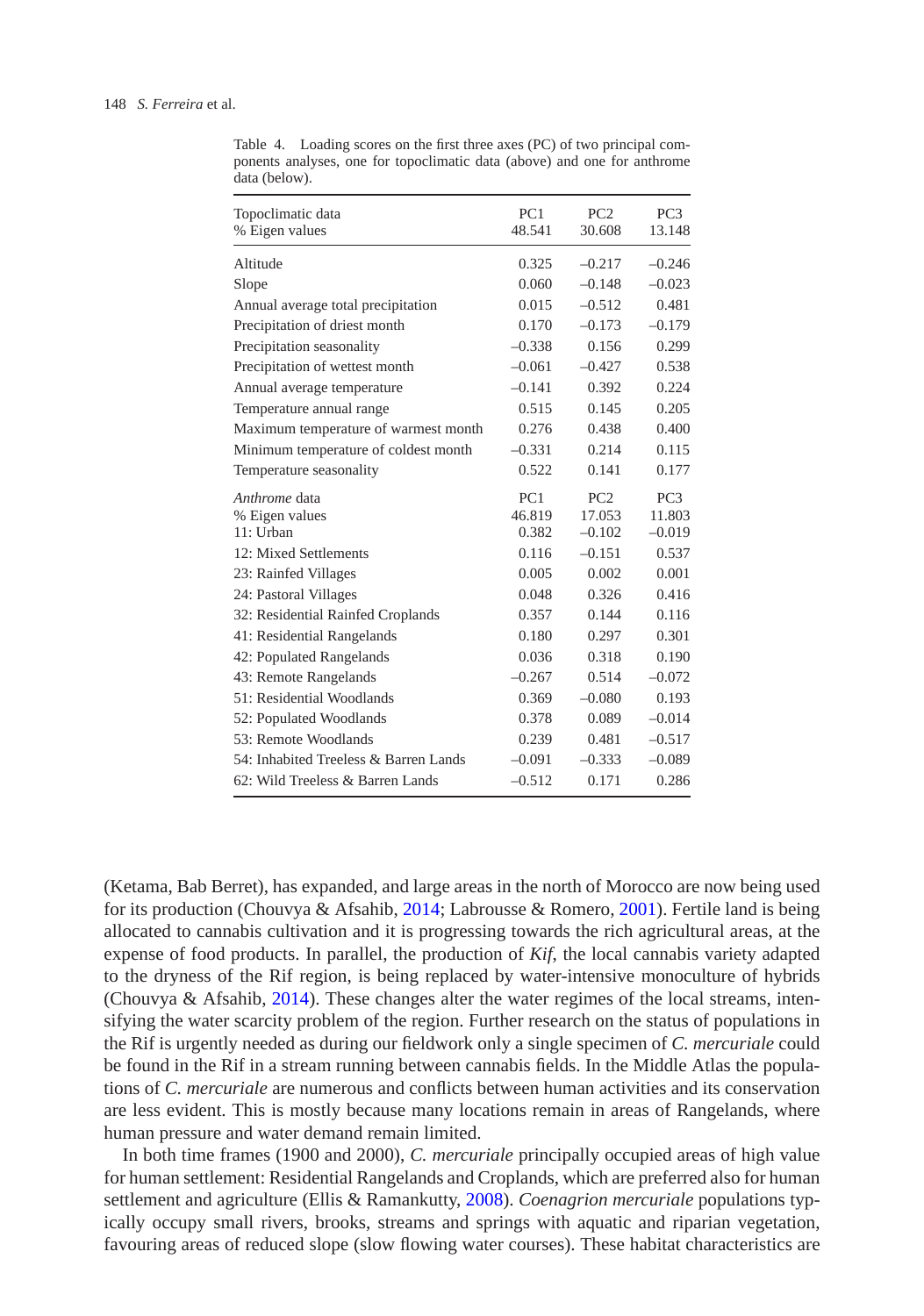found mostly in fertile valleys and floodplains, which are typical of areas widely used as Crop-lands (Daily, [1999;](#page-13-10) Ellis & Ramankutty, [2008;](#page-14-3) Huston, [1993\)](#page-14-21). The areas of wilderness in northern Morocco are located mainly in the south and south-east of the study area, where climatic conditions are mostly unsuitable for *C. mercuriale*, being characterized by high aridity, bordering the Sahara desert. Nevertheless, the new finding of the southernmost population, which expanded the limit of *C. mercuriale* distribution range, testifies to the incompleteness of the information available. It is highly improbable that this new population results from a colonization event in the last decades, considering the topology of the region and the low dispersal ability of the species (Keller & Holderegger, [2013;](#page-14-22) Rouquette & Thompson, [2007\)](#page-14-23). Although the southern region is considerably more arid than the Middle Atlas, further streams might still hold relict *C. mercuriale* populations, and research is needed to delimit accurately the species distribution range and to set conservation priorities. Furthermore, this southernmost population could be at risk of the increasing arid conditions forecast for north-western Morocco, as predicted for other taxonomic groups (Martínez-Freiría, Argaz, Fahd, & Brito, [2013\)](#page-14-24).

Extant populations of *C. mercuriale* are mostly restricted to high altitude areas with variable average year temperature in comparison to the previous range. Until the 1990s, this taxon occupied a wider range, occurring in both low and high altitude areas, and in areas with stable or variable average year temperature. This apparent current preference of the species for variable average year temperature might actually reflect the lower extent of habitat degradation/land conversion of high altitude areas in comparison with low altitude areas. Nevertheless the current reduction of *C. mercuriale* to a subset of the environmental variability range once occupied by the species translates to a reduction in habitat availability and indicates that the realized ecological niche of the species is currently reduced. The effects of this range contraction on the genetic diversity and adaptation ability of *C. mercuriale* to environmental change are unknown. Further ecological/physiological studies are needed to understand how the extant populations will cope with the predicted climate change for the region.

#### **Concluding remarks**

*Coenagrion mercuriale* is an odonate threatened with extinction in North Africa, which lives in lotic ecosystems and tends to occupy areas of high value for human settlement. Odonates restricted to lotic ecosystems are potentially more threatened than odonates from lentic ecosystems, as their geographic ranges tend to be smaller (Clausnitzer et al., [2012\)](#page-13-11). To assist conservation of *C. mercuriale* in North Africa more studies are needed. Several basic ecological aspects that are crucial for the design of a conservation plan remain unknown, namely life cycle duration, dispersal ability, connectivity between populations and reproductive traits as oviposition site selection in North Africa. Currently, there are no known conservation actions in place on those countries targeting *C. mercuriale* despite its classification as endangered in the North African red list (Samraoui et al., [2010\)](#page-14-7).

Urgent efforts should be directed to the conservation of the only extant population in Tunisia, and to the screening of any potential freshwater habitat to ascertain if any other populations might exist in that country. Moroccan populations, despite being more numerous, are seriously threatened by habitat loss and degradation due to water extraction, degradation of water quality, changes in land use and agricultural practices. In Algeria, the distribution and conservation status of *C. mercuriale* is poorly known, and it might be facing a similar high risk of extinction as in the neighbouring countries. The *C. mercuriale* populations are being lost at an alarming rate, but it is only one of many organisms that live in freshwater ecosystems of North Africa, facing a high risk of extinction. Its current conservation status is most likely indicative of the current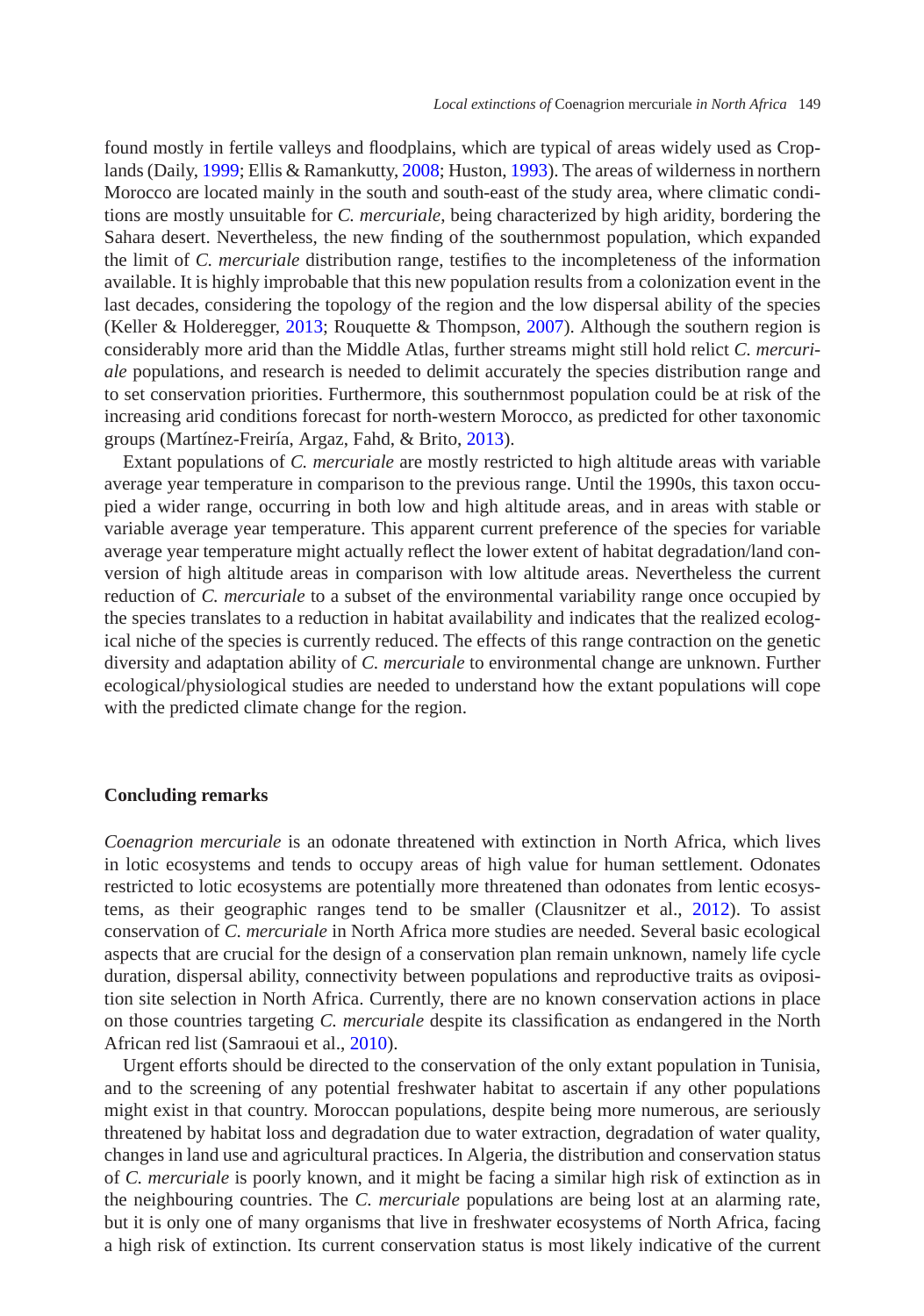#### 150 *S. Ferreira* et al.

situation of many freshwater organisms in these fragile ecosystems. The conservation of this species would promote the maintenance of the habitats it occupies and thus allow the persistence of other similarly threatened freshwater organisms.

#### **Acknowledgements**

The authors thank all colleagues who assisted us in the field: Cândida Vale, Cristiana Vieira, Guillermo Velo-Antón, Joana Marques, João Campos and Zbyszek Boratyński. Teresa Silva and Candida Vale provided valuable comments on a previous version of this manuscript. The fieldwork was partially funded by the project "*Coenagrion mercuriale*: distribución, diversidad genética y estado de conservación" of Instituto de Estudios Ceutíes (Ceuta – Spain). Fieldwork took place under the permit of the Haut Commisariat aux Eaux and Forets of Morocco (HCEFLCD/DLCDPN/DPRN/CFF N°255/2012) and l'Institut National de Recherches en Génie Rural Eaux et Forêts of Tunisia. S.F., F. M.-F. and J.C.B. are supported by Fundação para a Ciência e Tecnologia (SFRH/BD/65038/2009; SFRH/BPD/69857/2010 and IF/00459/2013, respectively).

#### **Disclosure statement**

The authors declare that no financial interest or benefit exists arising from the direct application of their research.

### **References**

- <span id="page-13-2"></span>Blondel, J., Aronson, J., Bodiou, J., & Boeu, G. (2010). *The Mediterranean region: Biological diversity in space and time*. Oxford: Oxford University Press.
- Boudot, J.-P. (2008). *Selysiothemis nigra* (Vander Linden, 1825), nouveau pour le Maroc, et autres observations sur les Odonates du Maghreb nord-occidental (Odonata: Anisoptera: Libellulidae). *Martinia*, *24*, 3–29. Retrieved from <http://www.martinia.com/>
- <span id="page-13-4"></span>Boudot, J.-P., & De Knijf, G. (2012). Nouvelles données sur les Odonates du Maroc oriental et méridional (Odonata). *Martinia*, *28*, 1–28. Retrieved from <http://www.libellules.org/revue/martinia-odonates.html>
- <span id="page-13-5"></span>Boudot, J.-P., Kalkman, V. J., Azpilicueta Amorín, M., Bogdanovic, T., Cordero Rivera, A., Degabriele, ´ G., *...* Schneider, W. (2009). Atlas of the Odonata of the Mediterranean and North Africa. *Libellula Supplement*, 9, 256. Retrieved from [http://www.libellula.org/pdf/Libellula\\_Supplement\\_9\\_Boudot\\_et\\_al\\_2009\\_Atlas\\_Odonata\\_](http://www.libellula.org/pdf/Libellula_Supplement_9_Boudot_et_al_2009_Atlas_Odonata_Medit.pdf) [Medit.pdf](http://www.libellula.org/pdf/Libellula_Supplement_9_Boudot_et_al_2009_Atlas_Odonata_Medit.pdf)
- <span id="page-13-8"></span>Brito, J. C., Fahd, S., Martínez-Freiría, F., Tarroso, P., Larbes, S., Pleguezuelos, J. M., & Santos, X. (2011). Climate change and peripheral populations: predictions for a relict Mediterranean viper. *Acta Herpetologica*, *6*, 105–118. Retrieved from <http://www.fupress.net/index.php/ah/article/view/9583/11966>
- <span id="page-13-7"></span>Center for International Earth Science Information Network (CIESIN), & Centro Internacional de Agricultura Tropical (CIAT). (2005). *Gridded population of the world, Version 3 (GPWv3): Population density grid*. Palisades, NY: NASA Socioeconomic Data and Applications Center (SEDAC). Retrieved from <http://dx.doi.org/10.7927/H4XK8CG2>
- <span id="page-13-9"></span>Chouvya, P.-A., & Afsahib, K. (2014). Hashish revival in Morocco. *International Journal of Drug Policy*, *25*, 416–423. [doi:10.1016/j.drugpo.2014.01.001](http://dx.doi.org/10.1016/j.drugpo.2014.01.001)
- <span id="page-13-11"></span>Clausnitzer, V., Koch, R., Dijkstra, K.-D. B., Boudot, J.-P., Kipping, J., Samraoui, B., *...* Suhling, F. (2012). Focus on African freshwaters: hotspots of dragonfly diversity and conservation concern. *Frontiers in Ecology and the Environment*, *10*, 129–134. [doi:10.1890/110247.](http://dx.doi.org/10.1890/110247)
- <span id="page-13-10"></span>Daily, G. C. (1999). Developing a scientific basis for managing Earth's life support systems. *Conservation Ecology*, *3*, 14. Retrieved from <http://www.consecol.org/vol3/iss2/art14/>
- <span id="page-13-1"></span>Droogers, P., Immerzeel, W. W., Terink, W., Hoogeveen, J., Bierkens, M. F. P., van Beek L. P. H., & Debele, B. (2012). Water resources trends in Middle East and North Africa towards 2050. *Hydrology and Earth System Sciences*, *16*, 3101–3114. [doi:10.5194/hess-16-3101-2012](http://dx.doi.org/10.5194/hess-16-3101-2012)
- <span id="page-13-0"></span>Dudgeon, D., Arthington, A. H., Gessner, M. O., Kawabata, Z.-I., Knowler, D. J., Lévêque, C., *...* Sullivan, C. A. (2006). Freshwater biodiversity: importance, threats, status and conservation challenges. *Biological Reviews*, *81*, 163–182. [doi:10.1017/S1464793105006950](http://dx.doi.org/10.1017/S1464793105006950)
- Dumont, H. J. (1972). Contribution à la connaissance des Odonates du Maroc. *Bulletin de la Société des Sciences Naturelles du Maroc*, *37*, 149–160.
- <span id="page-13-6"></span>Dumont, H. J. (1977). An analysis of the Odonata of Tunisia. *Bulletin et Annales de la Société Royale Entomologique de Belgique*, *113*, 149–160.
- <span id="page-13-3"></span>El Haissoufi, M., Bennas, N., L'Mohdi, O., & Millán. A. (2010). Analyse préliminaire de la vulnérabilité des Odonates (Odonata) du Rif occidental: (Nord du Maroc). *Boletin de la Sociedad Entomologica Aragonesa (S.E.A.)*, *46*, 345– 354. Retrieved from [http://www.sea-entomologia.org/Publicaciones/PDF/BOLN\\_46/345\\_354BSEA46OdonatosRif.pdf](http://www.sea-entomologia.org/Publicaciones/PDF/BOLN_46/345_354BSEA46OdonatosRif.pdf)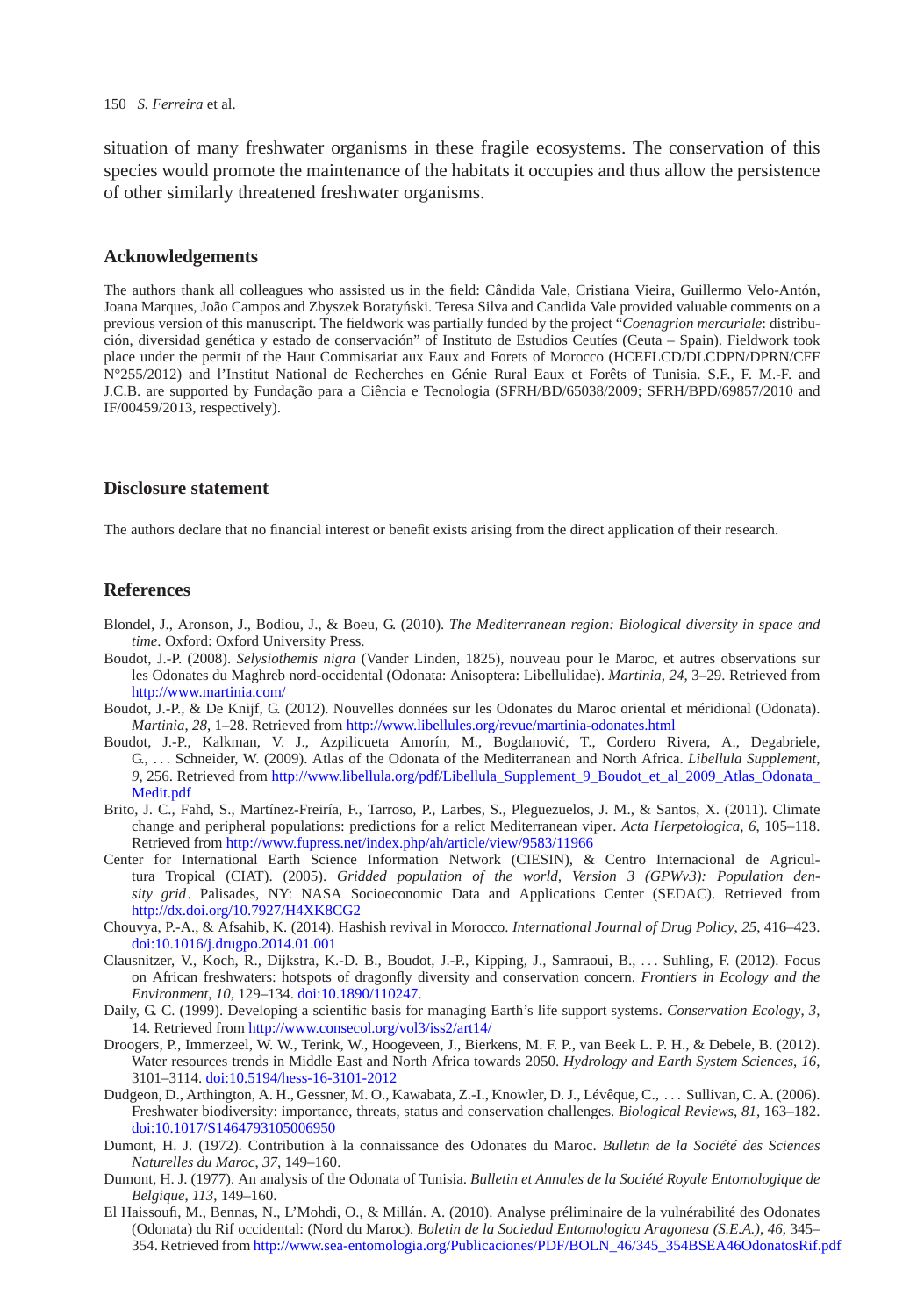- <span id="page-14-0"></span>Ellis, E. C., Goldewijk, K. K., Siebert, S., Lightman, D., & Ramankutty, N. (2010). Anthropogenic transformation of the biomes, 1700 to 2000. *Global Ecology and Biogeography*, *19*, 589–606. [doi:10.1111/j.1466-8238.2010.00540.x](http://dx.doi.org/10.1111/j.1466-8238.2010.00540.x)
- <span id="page-14-3"></span>Ellis, E. C., & Ramankutty, N. (2008). Putting people in the map: anthropogenic biomes of the world. *Frontiers in Ecology and the Environment*, *6*, 439–447. [doi:10.1890/070062](http://dx.doi.org/10.1890/070062)
- ESRI (2012). ArcMap 10.1. Redlands, CA: Environmental Systems Research Institute, Inc.
- <span id="page-14-16"></span><span id="page-14-4"></span>Fargues, Ph. (1986). Un siècle de transition démographique en Afrique méditerranéenne, 1885–1985. *Population*, 2, 205–231. Retrieved from [http://apps.eui.eu/Personal/fargues/Documents/Siecle\\_Transition\\_Afrique\\_Med\\_](http://apps.eui.eu/Personal/fargues/Documents/Siecle_Transition_Afrique_Med_POPULATION_1986.pdf) [POPULATION\\_1986.pdf](http://apps.eui.eu/Personal/fargues/Documents/Siecle_Transition_Afrique_Med_POPULATION_1986.pdf)
- <span id="page-14-19"></span>Ferreira, S., Velo-Antón, G., Brochard, C., Vieira, C., Alves, P. C., Thompson, D. J., *...* Brito, J. C. (2014). A critically endangered new dragonfly species from Morocco: *Onychogomphus boudoti* sp. nov. (Odonata: Gomphidae). *Zootaxa*, *3856*, 349–365. [doi:10.11646/zootaxa.3856.3.3](http://dx.doi.org/10.11646/zootaxa.3856.3.3)
- <span id="page-14-1"></span>Foley, J. A., Defries, R., Asner, G. P., Barford, C., Bonan, G., Carpenter, S. R., *...* Snyder, P. K. (2005). Global consequences of land use. *Science*, *309*, 570–574. [doi:10.1126/science.1111772](http://dx.doi.org/10.1126/science.1111772)
- <span id="page-14-9"></span>Gadeau de Kerville, H. de (1908). Odonates. *Voyage zoologique en Khroumirie (Tunisie)*. *Mai-juin 1906* (pp. 59–61). Paris: Baillère.
- <span id="page-14-5"></span>García, N., Cuttelod, A., & Abdul Malak, D. (Eds.). (2010). *The status and distribution of freshwater biodiversity in Northern Africa*. Gland, Switzerland, Cambridge, UK and Malaga, Spain: IUCN. Retrieved from [http://cmsdata.iucn.org/downloads/the\\_status\\_and\\_distribution\\_of\\_freshwater\\_biodiversity\\_in\\_northern\\_africa.pdf](http://cmsdata.iucn.org/downloads/the_status_and_distribution_of_freshwater_biodiversity_in_northern_africa.pdf)
- <span id="page-14-17"></span>Hijmans, R. J., Cameron, S. E., Parra, J. L., Jones, P. G., & Jarvis, A. (2005). Very high resolution interpolated climate surfaces for global land areas. *International Journal of Climatology*, *25*, 1965–1978. [doi:10.1002/joc.1276](http://dx.doi.org/10.1002/joc.1276)
- <span id="page-14-21"></span>Huston, M. (1993). Biological diversity, soils, and economics. *Science*, *262*, 1676–1680. [doi:10.1126/science.262.5140.](http://dx.doi.org/10.1126/science.262.5140.1676) [1676](http://dx.doi.org/10.1126/science.262.5140.1676)
- Jacquemin, G. (1994). Odonata of the Rif, northern Morocco. *Odonatologica*, *23*, 217–237.
- <span id="page-14-8"></span>Jacquemin, G., & Boudot, J. P. (1999). *Les Libellules (Odonates) du Maroc. Société Française d'Odonatologie*. Bois d'Arcy, France: Société Française d'Odonatologie.
- <span id="page-14-6"></span>Juffe-Bignoli, D., & Darwall, W. R. T. (Eds.). (2012). Assessment of the socio-economic value of freshwater species for the northern African region. Gland, Switzerland and Málaga, Spain: IUCN. Retrieved from <https://portals.iucn.org/library/efiles/documents/2012-042.pdf>
- <span id="page-14-22"></span>Keller, D., & Holderegger, R. (2013). Damselflies use different movement strategies for short- and long-distance dispersal. *Insect Conservation and Diversity*, *6*, 590–597. [doi:10.1111/icad.12016](http://dx.doi.org/10.1111/icad.12016)
- <span id="page-14-10"></span>Khelifa, R., Youcefi, A., Kahlerras, A., Alfarhan, A., Al-Rasheid, K. A. S., & Samraoui, B. (2011). L'odonatofaune (Insecta : Odonata) du bassin de la Seybouse en Algérie : intérêt pour la biodiversité du Maghreb. *Revue d'Ecologie – La Terre et la Vie*, *66*, 55–66. Retrieved from <http://www.snpn.com/spip.php?article1124>
- <span id="page-14-20"></span>Labrousse, A., & Romero, L. (2001). *Rapport sur la situation du cannabis dans le Rif marocain*. Paris: Observatoire français des drogues et toxicomanies (OFDT). Retrieved from <http://www.ofdt.fr/BDD/publications/docs/epbxalhc.pdf>
- Lieftinck, M. A. (1966). A survey of the dragonfly fauna of Morocco (Odonata). *Bulletin de l'Institut royal des Sciences naturelles de Belgique*, *42*, 1–63.
- <span id="page-14-11"></span>Mahdjoub, H., Khelifa, R., Zebsa, R., Mellal, M. K., Bouslama, Z., & Houhamdi, M. (2014). Aspects of reproductive biology and ecology of *Coenagrion mercuriale* at its southern range margin. *International Journal of Odonatology*, *17*, 173–180. [doi:10.1080/13887890.2014.958580](http://dx.doi.org/10.1080/13887890.2014.958580)
- <span id="page-14-12"></span>Martin, R. (1910). Contribution à l'étude des Neuroptères de l'Afrique. II. Les odonates du département de Constantine. *Annales de la Société entomologique de France*, *79*, 82–104.
- <span id="page-14-24"></span>Martínez-Freiría, F., Argaz, H., Fahd, S., & Brito, J. C. (2013). Climate change is predicted to negatively influence Moroccan endemic reptile richness. Implications for conservation in protected areas. *Naturwissenschaften*, *100*, 877–889. Retrieved from <http://link.springer.com/article/10.1007%2Fs00114-013-1088-4>
- <span id="page-14-2"></span>Matson, P. A., Parton, W. J., Power, A. G., & Swift, M. J. (1997). Agricultural intensification and ecosystem properties. *Science*, *277*, 504–509. [doi:10.1126/science.277.5325.504](http://dx.doi.org/10.1126/science.277.5325.504)
- <span id="page-14-13"></span>Morton, K. J. (1905). Odonata collected by Miss M. Fountaine in Algeria, with description of a new species of *Ischnura*. *Entomologist's Monthly Magazine (Series 2)*, *16*, 146–149.
- Navás, L. (1934). Insectes del Marroc. Paraneuropters. *Junta de Ciències Naturals de Barcelona*, *11*, 3–7.
- Ocharan, F. J. (1992). Odonata collected in Morocco and southern Andalucía, Spain. *Notulae odonatologicae*, *3*, 143– 145.
- <span id="page-14-18"></span>Odonata Database Africa (2006). *Coenagrion mercuriale*. The IUCN Red List of Threatened Species. Version 2014.2 Retrieved March 15, 2013, from <http://www.iucnredlist.org>
- <span id="page-14-23"></span>Rouquette, J. R., & Thompson, D. J. (2007). Patterns of movement and dispersal in an endangered damselfly with implications for its management. *Journal of Applied Ecology*, *44*, 692–701. Retrieved from <http://onlinelibrary.wiley.com/doi/10.1111/j.1365-2664.2007.01284.x/pdf>
- <span id="page-14-7"></span>Samraoui, B., Boudot, J.-P., Ferreira, S., Riservato, E., Jovic, M., Kalkman, V. J., & Schneider, W. (2010). The status and ´ distribution of dragonflies. In N. García, A. Cuttelod & D. Abdul Malak (Eds.), *The status and distribution of freshwater biodiversity in Northern Africa*. Gland, Switzerland, Cambridge, UK, and Malaga, Spain: IUCN. Retrieved from [http://cmsdata.iucn.org/downloads/the\\_status\\_and\\_distribution\\_of\\_freshwater\\_biodiversity\\_in\\_northern\\_](http://cmsdata.iucn.org/downloads/the_status_and_distribution_of_freshwater_biodiversity_in_northern_africa.pdf) [africa.pdf](http://cmsdata.iucn.org/downloads/the_status_and_distribution_of_freshwater_biodiversity_in_northern_africa.pdf)
- <span id="page-14-14"></span>Samraoui, B., & Corbet, P. S. (2000). The Odonata of Numidia, northeastern Algeria. Part I: status and distribution. *International Journal of Odonatology*, *3*, 11–25. [doi:10.1080/13887890.2000.9748133](http://dx.doi.org/10.1080/13887890.2000.9748133)
- <span id="page-14-15"></span>Samraoui, B., & Menaï, R. (1999). A contribution to the study of Algerian Odonata. *International Journal of Odonatology*, *2*, 145–165. [doi:10.1080/13887890.1999.9748126](http://dx.doi.org/10.1080/13887890.1999.9748126)